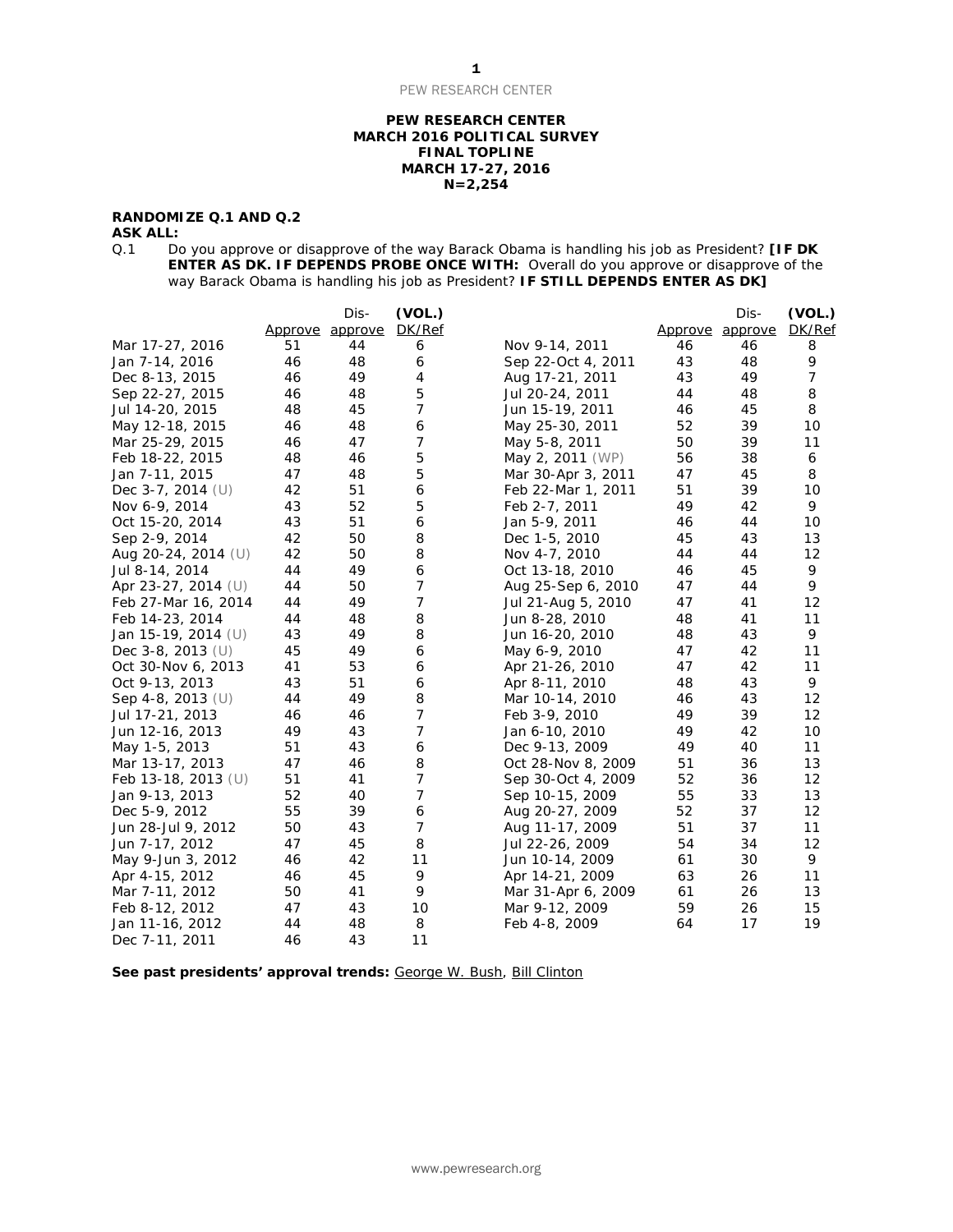## **RANDOMIZE Q.1 AND Q.2**

**ASK ALL:**<br>Q.2 **All** 

All in all, are you satisfied or dissatisfied with the way things are going in this country today?

|                       | Satis-      | Dis-      | (VOL.)      |                                                                                                                          | Satis-      | Dis-      | (VOL.) |
|-----------------------|-------------|-----------|-------------|--------------------------------------------------------------------------------------------------------------------------|-------------|-----------|--------|
|                       | <u>fied</u> | satisfied | DK/Ref      |                                                                                                                          | <u>fied</u> | satisfied | DK/Ref |
| Mar 17-27, 2016       | 31          | 65        | 4           | Sep 30-Oct 4, 2009                                                                                                       | 25          | 67        | 7      |
| Jan 7-14, 2016        | 25          | 70        | 5           | Sep 10-15, 2009                                                                                                          | 30          | 64        | 7      |
| Dec 8-13, 2015        | 25          | 72        | 3           | Aug 20-27, 2009                                                                                                          | 28          | 65        | 7      |
| Aug 27-Oct 4, 2015    | 27          | 67        | 5           | Aug 11-17, 2009                                                                                                          | 28          | 65        | 7      |
| Sep 22-27, 2015       | 27          | 69        | 4           | Jul 22-26, 2009                                                                                                          | 28          | 66        | 6      |
| Jul 14-20, 2015       | 31          | 64        | 4           | Jun 10-14, 2009                                                                                                          | 30          | 64        | 5      |
| May 12-18, 2015       | 29          | 67        | 4           | Apr 28-May 12, 2009                                                                                                      | 34          | 58        | 8      |
| Mar 25-29, 2015       | 31          | 64        | 5           | Apr 14-21, 2009                                                                                                          | 23          | 70        | 7      |
| Feb 18-22, 2015       | 33          | 62        | 5           | Jan 7-11, 2009                                                                                                           | 20          | 73        | 7      |
| Jan 7-11, 2015        | 31          | 66        | 4           | December, 2008                                                                                                           | 13          | 83        | 4      |
| Dec $3-7$ , 2014 (U)  | 26          | 71        | 3           | Early October, 2008                                                                                                      | 11          | 86        | 3      |
| Nov 6-9, 2014         | 27          | 68        | 4           | Mid-September, 2008                                                                                                      | 25          | 69        | 6      |
| Oct 15-20, 2014       | 29          | 65        | 6           | August, 2008                                                                                                             | 21          | 74        | 5      |
| Sep 2-9, 2014         | 25          | 71        | 4           | July, 2008                                                                                                               | 19          | 74        | 7      |
| Aug 20-24, 2014       | 24          | 72        | 4           | June, 2008                                                                                                               | 19          | 76        | 5      |
| Jul 8-14, 2014        | 29          | 68        | 4           | Late May, 2008                                                                                                           | 18          | 76        | 6      |
| Apr 23-27, 2014       | 29          | 65        | 6           | March, 2008                                                                                                              | 22          | 72        | 6      |
| Feb 12-26, 2014       | 28          | 66        | 6           | Early February, 2008                                                                                                     | 24          | 70        | 6      |
|                       |             | 69        | 5           | Late December, 2007                                                                                                      | 27          |           | 7      |
| Jan 15-19, 2014       | 26          |           |             |                                                                                                                          |             | 66        |        |
| Oct 30-Nov 6, 2013    | 21          | 75        | 3           | October, 2007                                                                                                            | 28          | 66        | 6      |
| Oct 9-13, 2013        | 14          | 81        | 5           | February, 2007                                                                                                           | 30          | 61        | 9      |
| Jul 17-21, 2013       | 27          | 67        | 6           | Mid-January, 2007                                                                                                        | 32          | 61        | 7      |
| May 1-5, 2013         | 30          | 65        | 5           | Early January, 2007                                                                                                      | 30          | 63        | 7      |
| Feb 13-18, 2013 $(U)$ | 31          | 64        | 5           | December, 2006                                                                                                           | 28          | 65        | 7      |
| Jan 9-13, 2013        | 30          | 66        | 4           | Mid-November, 2006                                                                                                       | 28          | 64        | 8      |
| Dec 17-19, 2012       | 25          | 68        | 7           | Early October, 2006                                                                                                      | 30          | 63        | 7      |
| Dec 5-9, 2012         | 33          | 62        | 5           | July, 2006                                                                                                               | 30          | 65        | 5      |
| Oct 18-21, 2012       | 32          | 61        | 8           | May, 2006*                                                                                                               | 29          | 65        | 6      |
| Jun 28-Jul 9, 2012    | 31          | 64        | 5           | March, 2006                                                                                                              | 32          | 63        | 5      |
| Jun 7-17, 2012        | 28          | 68        | 5           | January, 2006                                                                                                            | 34          | 61        | 5      |
| May 9-Jun 3, 2012     | 29          | 64        | 7           | Late November, 2005                                                                                                      | 34          | 59        | 7      |
| Apr 4-15, 2012        | 24          | 69        | 6           | Early October, 2005                                                                                                      | 29          | 65        | 6      |
| Feb 8-12, 2012        | 28          | 66        | 6           | July, 2005                                                                                                               | 35          | 58        | 7      |
| Jan 11-16, 2012       | 21          | 75        | 4           | Late May, 2005*                                                                                                          | 39          | 57        | 4      |
| Sep 22-Oct 4, 2011    | 17          | 78        | 5           | February, 2005                                                                                                           | 38          | 56        | 6      |
| Aug 17-21, 2011       | 17          | 79        | 4           | January, 2005                                                                                                            | 40          | 54        | 6      |
| Jul 20-24, 2011       | 17          | 79        | 4           | December, 2004                                                                                                           | 39          | 54        | 7      |
| Jun 15-19, 2011       | 23          | 73        | 4           | Mid-October, 2004                                                                                                        | 36          | 58        | 6      |
| May 5-8, 2011         | 30          | 62        | 8           | July, 2004                                                                                                               | 38          | 55        | 7      |
| May 2, 2011           | 32          | 60        | 8           | May, 2004                                                                                                                | 33          | 61        | 6      |
| Mar 8-14, 2011        | 22          | 73        | 5           | Late February, 2004*                                                                                                     | 39          | 55        | 6      |
| Feb 2-7, 2011         | 26          | 68        | 5           | Early January, 2004                                                                                                      | 45          | 48        | 7      |
| Jan 5-9, 2011         | 23          | 71        | 6           | December, 2003                                                                                                           | 44          | 47        | 9      |
| Dec 1-5, 2010         | 21          | 72        | 7           | October, 2003                                                                                                            | 38          | 56        | 6      |
| Nov 4-7, 2010         | 23          | 69        | 8           | August, 2003                                                                                                             | 40          | 53        | 7      |
| Sep 23-26, 2010       | 30          | 63        | 7           | April 8, 2003                                                                                                            | 50          | 41        | 9      |
| Aug 25-Sep 6, 2010    | 25          | 71        | 5           | January, 2003                                                                                                            | 44          | 50        | 6      |
| Jun 24-27, 2010       | 27          | 64        | 9           | November, 2002                                                                                                           | 41          | 48        | 11     |
| May 13-16, 2010       | 28          | 64        | 7           | September, 2002                                                                                                          | 41          | 55        | 4      |
| Apr 21-26, 2010       | 29          | 66        | $\mathbf 5$ | Late August, 2002                                                                                                        | 47          | 44        | 9      |
| Apr 1-5, 2010         | 31          | 63        | 6           | May, 2002                                                                                                                | 44          | 44        | 12     |
| Mar 11-21, 2010       | 25          | 69        | 5           |                                                                                                                          |             |           |        |
| Mar 10-14, 2010       | 23          | 71        | 7           |                                                                                                                          |             |           |        |
| Feb 3-9, 2010         | 23          | 71        | 6           |                                                                                                                          |             |           |        |
| Jan 6-10, 2010        | 27          | 69        | 4           | <sup>1</sup> In September 10-15, 2009 and other surveys noted with                                                       |             |           |        |
| Oct 28-Nov 8, 2009    | 25          | 67        | 7           | an asterisk, the question was worded "Overall, are you<br>satisfied or dissatisfied with the way things are going in our |             |           |        |
|                       |             |           |             |                                                                                                                          |             |           |        |

<span id="page-1-0"></span>satisfied or dissatisfied with the way things are going in our country today?"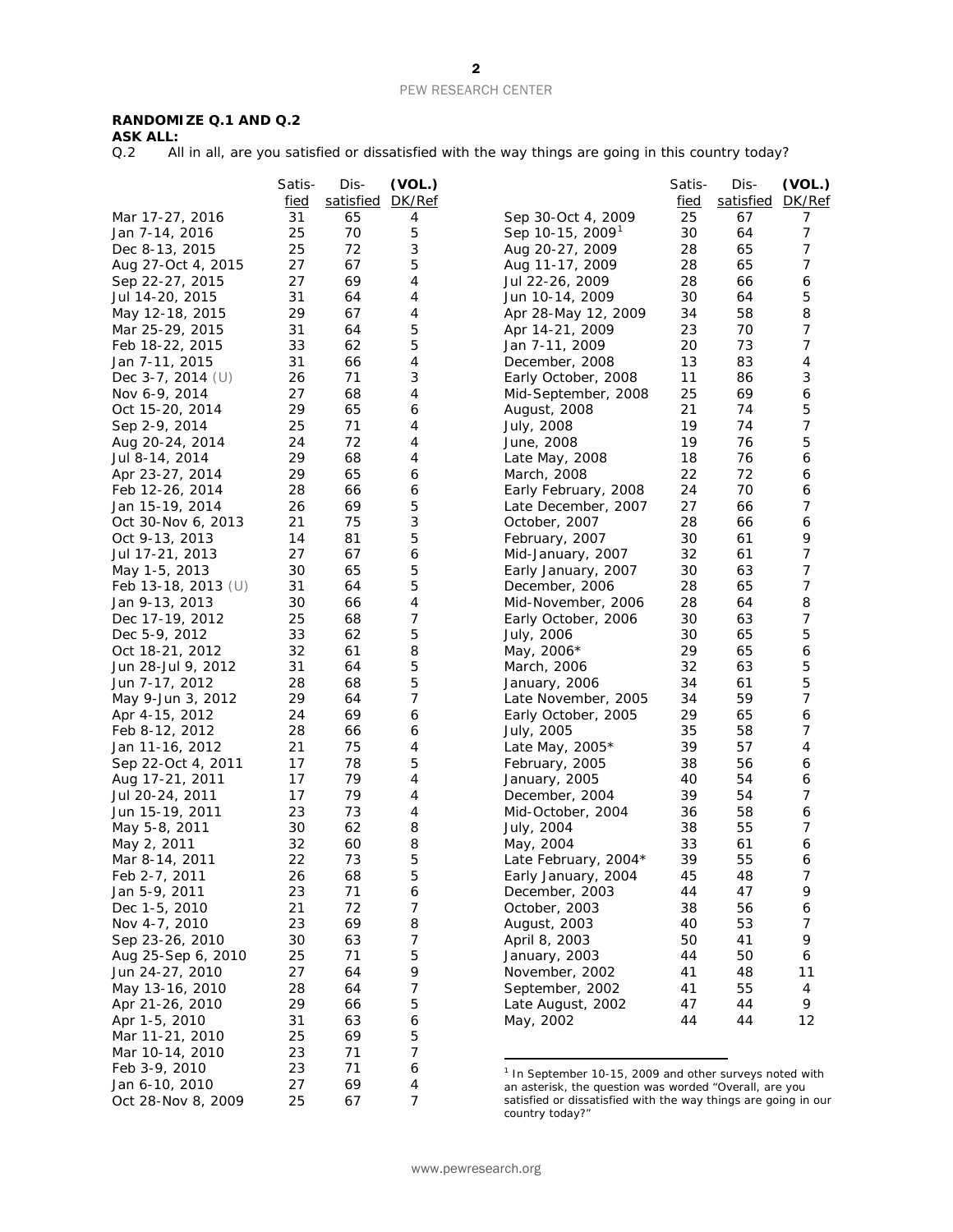| Q.2 CONTINUED         |             |           |        |                        |        |           |        |
|-----------------------|-------------|-----------|--------|------------------------|--------|-----------|--------|
|                       | Satis-      | Dis-      | (VOL.) |                        | Satis- | Dis-      | (VOL.) |
|                       | <u>fied</u> | satisfied | DK/Ref |                        | fied   | satisfied | DK/Ref |
| March, 2002           | 50          | 40        | 10     | August, 1997           | 49     | 46        | 5      |
| Late September, 2001  | 57          | 34        | 9      | January, 1997          | 38     | 58        | 4      |
| Early September, 2001 | 41          | 53        | 6      | July, 1996             | 29     | 67        | 4      |
| June, 2001            | 43          | 52        | 5      | March, 1996            | 28     | 70        | 2      |
| March, 2001           | 47          | 45        | 8      | October, 1995          | 23     | 73        | 4      |
| February, 2001        | 46          | 43        | 11     | June, 1995             | 25     | 73        | 2      |
| January, 2001         | 55          | 41        | 4      | April, 1995            | 23     | 74        | 3      |
| October, 2000 (RVs)   | 54          | 39        |        | July, 1994             | 24     | 73        | 3      |
| September, 2000       | 51          | 41        | 8      | March, 1994            | 24     | 71        | 5      |
| June, 2000            | 47          | 45        | 8      | October, 1993          | 22     | 73        | 5      |
| April, 2000           | 48          | 43        | 9      | September, 1993        | 20     | 75        | 5      |
| August, 1999          | 56          | 39        | 5      | May, 1993              | 22     | 71        |        |
| January, 1999         | 53          | 41        | 6      | January, 1993          | 39     | 50        | 11     |
| November, 1998        | 46          | 44        | 10     | January, 1992          | 28     | 68        | 4      |
| Early September, 1998 | 54          | 42        | 4      | November, 1991         | 34     | 61        | 5      |
| Late August, 1998     | 55          | 41        | 4      | Gallup: Late Feb, 1991 | 66     | 31        | 3      |
| Early August, 1998    | 50          | 44        | 6      | August, 1990           | 47     | 48        | 5      |
| February, 1998        | 59          | 37        | 4      | May, 1990              | 41     | 54        | 5      |
| January, 1998         | 46          | 50        | 4      | January, 1989          | 45     | 50        | 5      |
| September, 1997       | 45          | 49        | 6      | September, 1988 (RVs)  | 50     | 45        | 5      |

#### **NO QUESTIONS 3-5**

#### **ASK ALL:**

Q.6 In general, would you say life in America today is better, worse, or about the same as it was fifty years ago for people like you?

### Mar 17-27

- $\frac{2016}{35}$
- 35 Better<br>43 Worse
- 43 Worse<br>15 About
- 15 About the same<br>7 Don't know/Refu 7 Don't know/Refused **(VOL.)**

# **ASK ALL:**<br>Q.7 Do

Do you think the future of the next generation of Americans will be better, worse, or about the same as life today?

|                            |        |       | About the | (VOL.) |
|----------------------------|--------|-------|-----------|--------|
|                            | Better | Worse | same      | DK/Ref |
| Mar 17-27, 2016            | 25     | 49    | 19        |        |
| CBS: January, 2014         | 20     | 53    | 25        |        |
| CBS/NYT: September, 2012   | 32     | 42    | 18        | 8      |
| CBS/NYT: April, 2012 (RVs) | 24     | 47    | 23        | 6      |
| CBS/NYT: October, 2011     | 21     | 46    | 29        |        |
| CBS/NYT: October, 2010     | 22     | 51    | 23        |        |
| CBS: May, 2010             | 20     | 50    | 25        | 5      |
| CBS/NYT: February, 2010    | 25     | 46    | 26        | 3      |
| <i>CBS</i> : May, 2009     | 25     | 42    | 28        | 5      |
| CBS: March, 2009           | 35     | 32    | 26        |        |
| CBS/NYT: April, 2008       | 33     | 34    | 29        |        |
| <i>CBS: June, 2007</i>     | 25     | 48    | 24        | 3      |
| CBS/NYT: September, 2006   | 30     | 38    | 28        |        |
| CBS/NYT: October, 2002     | 29     | 39    | 27        | 5      |
| NYT: June, 2000            | 40     | 31    | 26        | 3      |
| CBS: February, 2000        | 44     | 27    | 27        |        |
| CBS/NYT: March, 1995       | 16     | 58    | 20        | 6      |
| CBS/NYT: November, 1994    | 18     | 57    | 21        | 4      |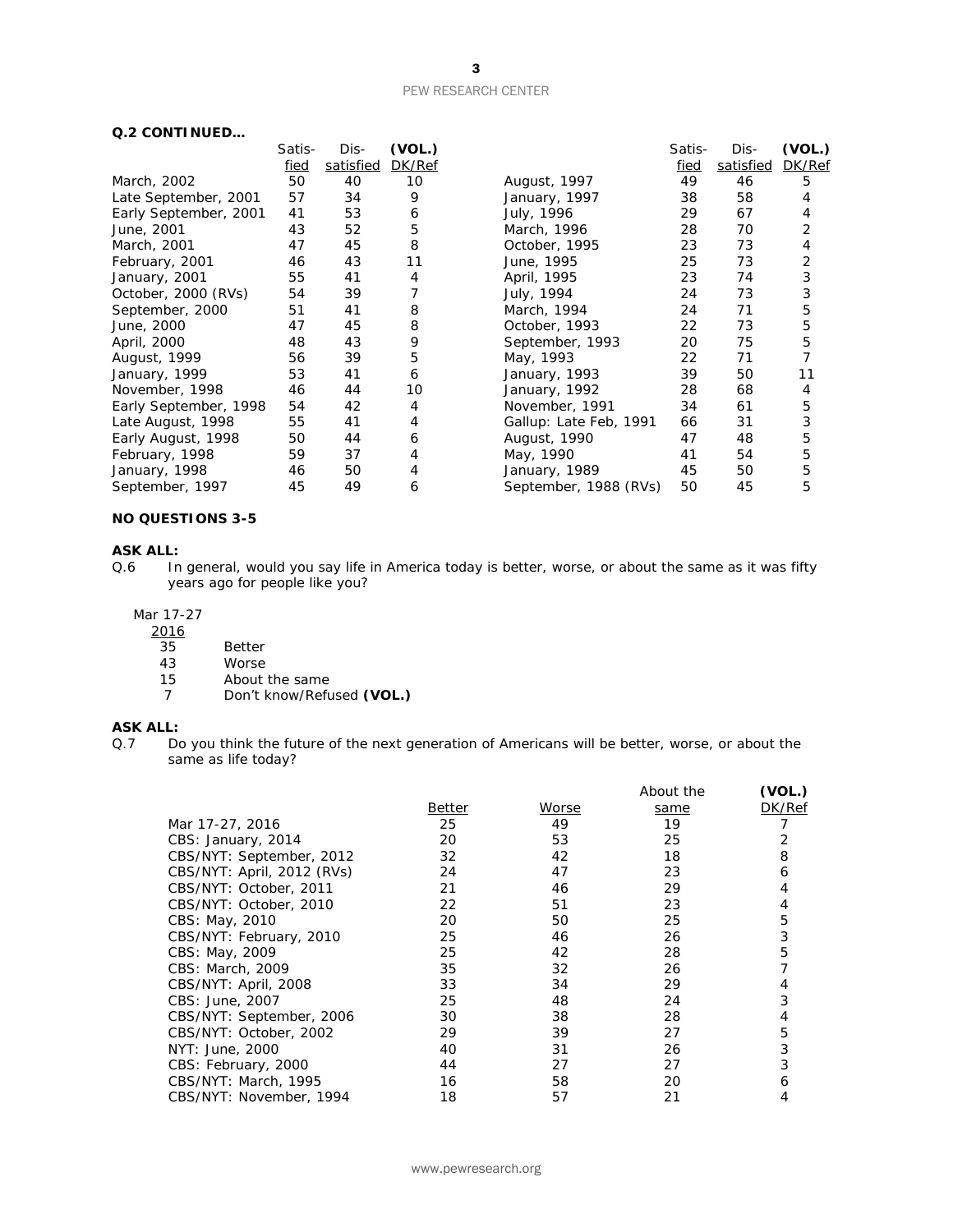#### **Q.7 CONTINUED…**

|                                      |        |       | About the | (VOL.) |
|--------------------------------------|--------|-------|-----------|--------|
|                                      | Better | Worse | same      | DK/Ref |
| CBS: January, $1994^2$               | 22     | 53    | 21        | 4      |
| CBS/NYT: January, 1992               | 26     | 48    | 22        | 4      |
| CBS/NYT: November, 1991 <sup>3</sup> | 26     | 43    | 28        | 3      |
| CBS/NYT: October, 1991               | 20     | 52    | 25        | 3      |
| CBS/NYT: March, 1991                 | 36     | 26    | 35        | 3      |
| CBS/NYT: June, 1990                  | 28     | 36    | 31        | 5      |
| CBS/NYT: June, 1989                  | 25     | 52    | 18        | 5      |

# **ASK ALL:**<br>Q.8 In

In general, how much trust and confidence do you have in the wisdom of the American people when it comes to making political decisions? A very great deal, a good deal, not very much, or none at all?

| Aug 27- |      |      |        |
|---------|------|------|--------|
| Sep 13  | Jan  | Oct  | Gallup |
| 2015    | 2007 | 1997 | 1964   |
| Q       | 13   | 11   | 14     |
| 26      | 44   | 53   | 63     |
| 49      | 34   | 32   | 19     |
| 14      | 8    |      |        |
|         |      |      |        |
|         |      |      |        |

# **ASK ALL:**<br>0.9 W

Q.9 Would you say you follow what's going on in government and public affairs **[READ]**?

|                                 | Most of  |    | Some of Only now  | Hardly         | (VOL.)   |
|---------------------------------|----------|----|-------------------|----------------|----------|
|                                 | the time |    | the time and then | at all         | DK/Ref   |
| Mar 17-27, 2016                 | 55       | 27 | 11                | 7              | $^\star$ |
| Aug 27-Oct 4, 2015              | 51       | 26 | 14                | 8              |          |
| Oct 15-20, 2014                 | 50       | 27 | 12                | 10             |          |
| Sep 2-9, 2014                   | 51       | 25 | 14                | 9              | 1        |
| Jan 23-Mar 16, 2014             | 48       | 29 | 14                | 9              | $^\star$ |
| Oct 31-Nov 3, 2012 (RVs)        | 69       | 21 | $\overline{7}$    | 3              | $^\star$ |
| Oct 24-28, 2012                 | 51       | 27 | 13                | 9              | 1        |
| Oct 4-7, 2012 (RVs)             | 65       | 23 | 8                 | 4              | $^\star$ |
| Sep 12-16, 2012 (RVs)           | 60       | 26 | 10                | 4              | $^\star$ |
| Sep 22-Oct 4, 2011              | 47       | 28 | 15                | 8              |          |
| Feb 22-Mar 14, 2011             | 50       | 29 | 14                | 6              |          |
| Oct 27-30, 2010 (RVs)           | 56       | 29 | 10                | 5              | $^\star$ |
| Oct 13-18, 2010                 | 49       | 28 | 12                | 10             |          |
| Aug 25-Sep 6, 2010 <sup>4</sup> | 52       | 25 | 13                | 10             |          |
| January, 2007                   | 53       | 28 | 11                | $\overline{7}$ |          |
| November, 2006 (RVs)            | 58       | 26 | 10                | 6              | $^\star$ |
| Late October, 2006 (RVs)        | 57       | 30 | 8                 | 5              | $^\star$ |
| December, 2005                  | 50       | 28 | 14                | 8              | $^\star$ |
| December, 2004                  | 45       | 35 | 14                | 5              | 1        |
| November, 2004 (RVs)            | 61       | 27 | 9                 | 3              | $^\star$ |
| Mid-October, 2004 (RVs)         | 63       | 26 | 8                 | 3              | $^\star$ |
| June, 2004                      | 44       | 34 | 15                | 7              | $^\star$ |
| August, 2003                    | 48       | 33 | 12                | 6              | 1        |
|                                 |          |    |                   |                |          |

<span id="page-3-0"></span> $\overline{2}$ In January 1994, question read: "Do you think the future for the next generation will be better, worse, or about the same as life today?"

<span id="page-3-1"></span><sup>3</sup> In November 1991 and June 1990, question read: "Do you think the future generation of Americans will be better off, or worse off, or about the same as life today?" In November 1991, "same" was a volunteered response.

<span id="page-3-2"></span><sup>4</sup> In the Aug 25-Sep 6, 2010 survey, a wording experiment was conducted with one half of respondents asked the question wording shown above, and the other half was asked: "Some people seem to follow what's going on in government and wording shown above, and the other half was asked: "Some people seem to follow what's going on in government public affairs most of the time, whether there's an election or not. Others aren't that interested. Would you say you follow what's going on in government and public affairs …" No significant differences were found between questions and the combined results are shown above. All surveys prior to Sep 2010 used the longer question wording.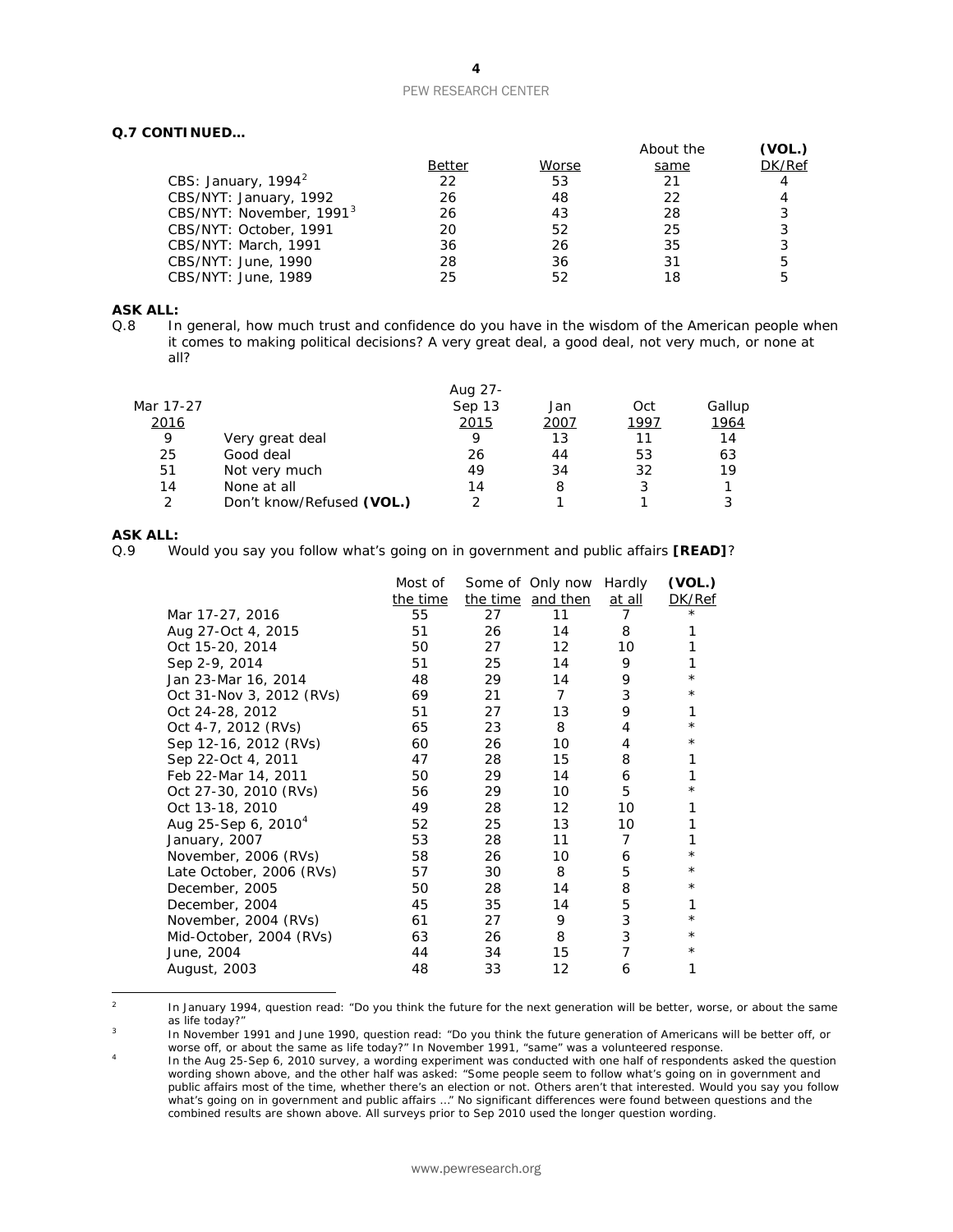### **Q.9 CONTINUED…**

|                            | Most of  |    | Some of Only now  | Hardly         | (VOL.)         |
|----------------------------|----------|----|-------------------|----------------|----------------|
|                            | the time |    | the time and then | at all         | DK/Ref         |
| November, 2002             | 49       | 27 | 14                | 9              | 1              |
| August, 2002               | 54       | 30 | 11                | 5              | $\star$        |
| March, 2001                | 49       | 27 | 13                | 10             | 1              |
| Early November, 2000 (RVs) | 51       | 32 | 12                | 5              | $^\star$       |
| September, 2000 (RVs)      | 51       | 34 | 10                | 4              | 1              |
| June, 2000                 | 38       | 32 | 19                | 11             | $\star$        |
| Late September, 1999       | 39       | 32 | 20                | 9              | $^\star$       |
| August, 1999               | 40       | 35 | 17                | 8              | $^\star$       |
| November, 1998             | 46       | 27 | 14                | 13             | $^\star$       |
| Late October, 1998 (RVs)   | 57       | 29 | 10                | 4              | $^{\star}$     |
| Early October, 1998 (RVs)  | 51       | 33 | 11                | 5              | $^{\star}$     |
| Early September, 1998      | 45       | 34 | 15                | 6              | $^\star$       |
| June, 1998                 | 36       | 34 | 21                | 9              | $^{\star}$     |
| November, 1997             | 41       | 36 | 16                | $\overline{7}$ | $^{\star}$     |
| November, 1996 (RVs)       | 52       | 32 | 12                | 4              | $^\star$       |
| October, 1996 (RVs)        | 43       | 37 | 13                | 6              | 1              |
| June, 1996                 | 41       | 34 | 17                | 8              | $\star$        |
| October, 1995              | 46       | 35 | 14                | 5              | $^\star$       |
| April, 1995                | 43       | 35 | 16                | 6              | $^{\star}$     |
| November, 1994             | 49       | 30 | 13                | 7              | 1              |
| October, 1994              | 45       | 35 | 14                | 6              | $^\star$       |
| July, 1994                 | 46       | 33 | 15                | 6              | $^\star$       |
| May, 1990                  | 39       | 34 | 18                | 9              | $^\star$       |
| February, 1989             | 47       | 34 | 14                | 4              | 1              |
| October, 1988 (RVs)        | 52       | 33 | 12                | 3              | $\star$        |
| May, 1988                  | 37       | 37 | 17                | 6              | 3              |
| January, 1988              | 37       | 35 | 18                | 8              | $\overline{2}$ |
| November, 1987             | 49       | 32 | 14                | 4              | 1              |
| May, 1987                  | 41       | 35 | 15                | $\overline{7}$ | $\overline{2}$ |
| July, 1985                 | 36       | 33 | 18                | 12             | 1              |
|                            |          |    |                   |                |                |

#### **ASK FORM 1 ONLY [N=1,130]:**

Q.10F1 Some people say they are basically content with the federal government, others say they are frustrated, and others say they are angry. Which of these best describes how you feel?

|                     | Basically |            |              | (VOL.) |
|---------------------|-----------|------------|--------------|--------|
|                     | content   | Frustrated | <u>Angry</u> | DK/Ref |
| Mar 17-27, 2016     | 20        | 57         | 21           | 2      |
| Aug 27-Oct 4, 2015  | 18        | 57         | 22           | 3      |
| Feb 12-26, 2014     | 17        | 62         | 19           | 2      |
| Oct 9-13, 2013      | 12        | 55         | 30           | 3      |
| Sep 25-29, 2013     | 17        | 51         | 26           | 5      |
| Jan 9-13, 2013      | 20        | 58         | 19           | 3      |
| Sep 22-Oct 4, 2011  | 17        | 58         | 21           | 3      |
| Aug 17-21, 2011     | 11        | 60         | 26           | 3      |
| Feb 22-Mar 1, 2011  | 22        | 59         | 14           | 5      |
| Aug 25-Sep 6, 2010  | 21        | 52         | 23           | 4      |
| Apr 1-5, 2010       | 23        | 52         | 21           | 4      |
| Mar 11-21, 2010     | 19        | 56         | 21           | 5      |
| Early January, 2007 | 21        | 58         | 16           | 5      |
| Early October, 2006 | 21        | 54         | 20           | 5      |
| March, 2004         | 32        | 52         | 13           | 3      |
| Mid November, 2001  | 53        | 34         | 8            | 5      |
| June, 2000          | 28        | 53         | 13           | 6      |
| February, 2000      | 33        | 54         | 10           | 3      |
| October, 1997       | 29        | 56         | 12           | 3      |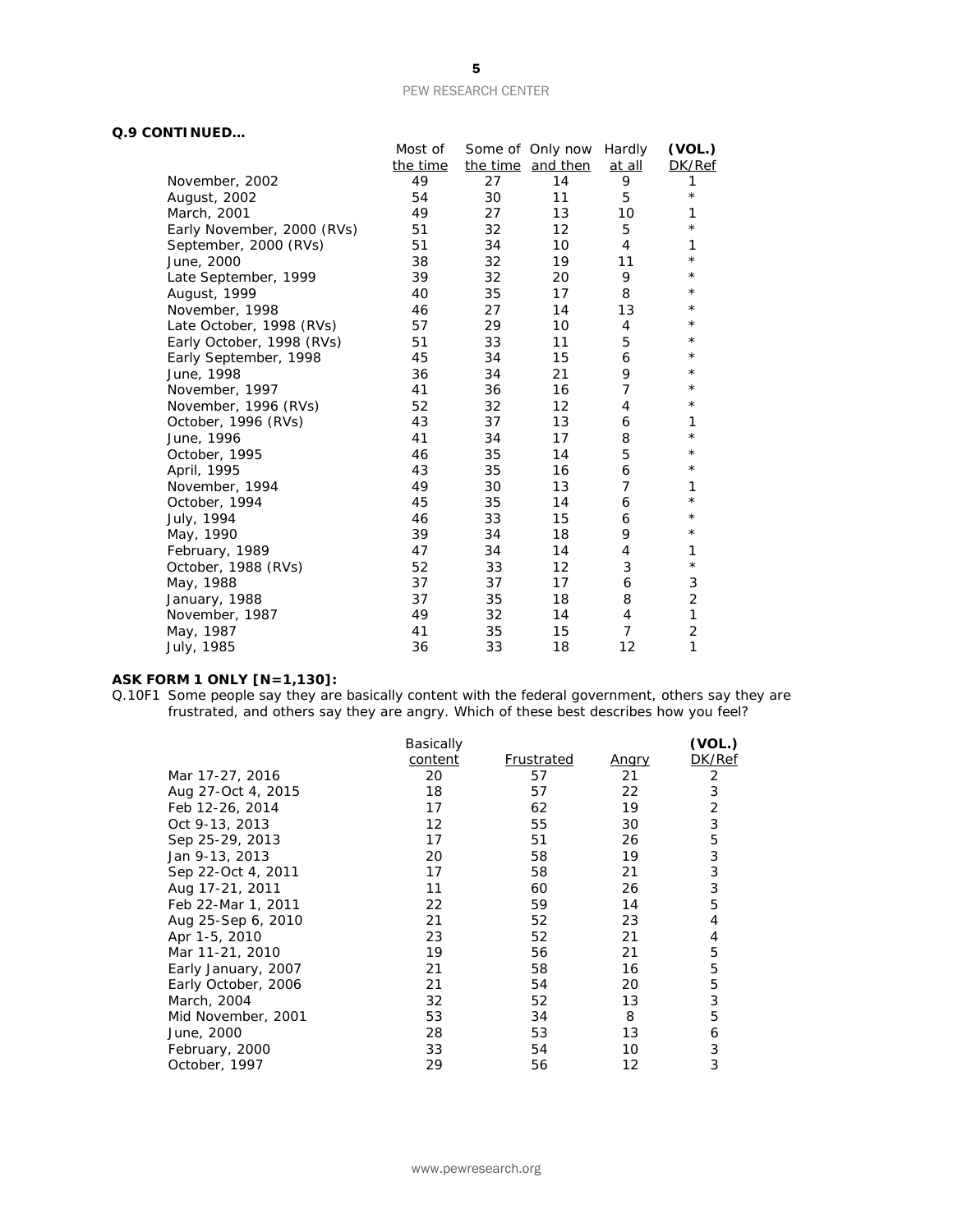#### **ASK FORM 2 ONLY [N=1,124]:**

Q.11F2 Some people say they are basically content with politics today, others say they are frustrated, and others say they are angry. Which of these best describes how you feel?

Mar 17-27

2016

- 13 Basically content
- 64 Frustrated
- 21 Angry
- 3 Don't know/Refused **(VOL.)**

#### **ASK IF ANGRY (Q.11F2=3) [N=247]:**

Q.12F2 And what is the main reason you are angry about politics today? **[RECORD VERBATIM RESPONSE. PROBE FOR CLARITY – DO NOT PROBE FOR ADDITIONAL MENTIONS. IF MORE THAN ONE MENTION, RECORD IN ORDER OF MENTION. RECORD UP TO THREE RESPONSES]**?

#### **BASED ON THOSE WHO ARE ANGRY ABOUT POLITICS:**

Mar 17-27

 $\frac{2016}{36}$ 

- 26 Politicians lie/don't keep promises/are self-serving<br>18 Gridlock/partisanship/politicians are incompetent/c
- Gridlock/partisanship/politicians are incompetent/don't get anything done
- 14 Politicians out of touch/not working for Americans
- 5 Economy/jobs
- 4 Barack Obama<br>4 Corruption/lobb
- Corruption/lobbyists/interest groups
- 4 Social Security/healthcare/entitlements
- 4 Republicans (non-specific)
- 4 National decline/general state of country
- 4 Lack of good candidates/real choices
- 3 Wall Street/big business influence on government
- 3 Racism/police brutality
- 3 American public isn't paying attention/has lost values
- 3 Donald Trump<br>3 Taxes
- 3 Taxes<br>2 Sociali
- 2 Socialist/liberal influence<br>2 Politicians disrespect Con
- 2 Politicians disrespect Constitution/laws/Founders' vision
- 2 Immigration policy/immigrants<br>2 Money in politics
- Money in politics
- 2 Economic inequality/challenges for poor
- 2 Loss of rights/civil liberties
- 2 2016 campaign<br>7 0ther
- 7 Other<br>9 None/
- 9 None/No problem<br>55 **(NET) POLITICI**
- **55 (NET) POLITICIANS (GENERAL)**
- **20 (NET) ISSUES**
- **12 (NET) SPECIFIC POLITICIANS/PARTIES/2016 CAMPAIGN**
- **7 (NET) INTEREST GROUPS**

*Total exceeds 100% because of multiple responses.*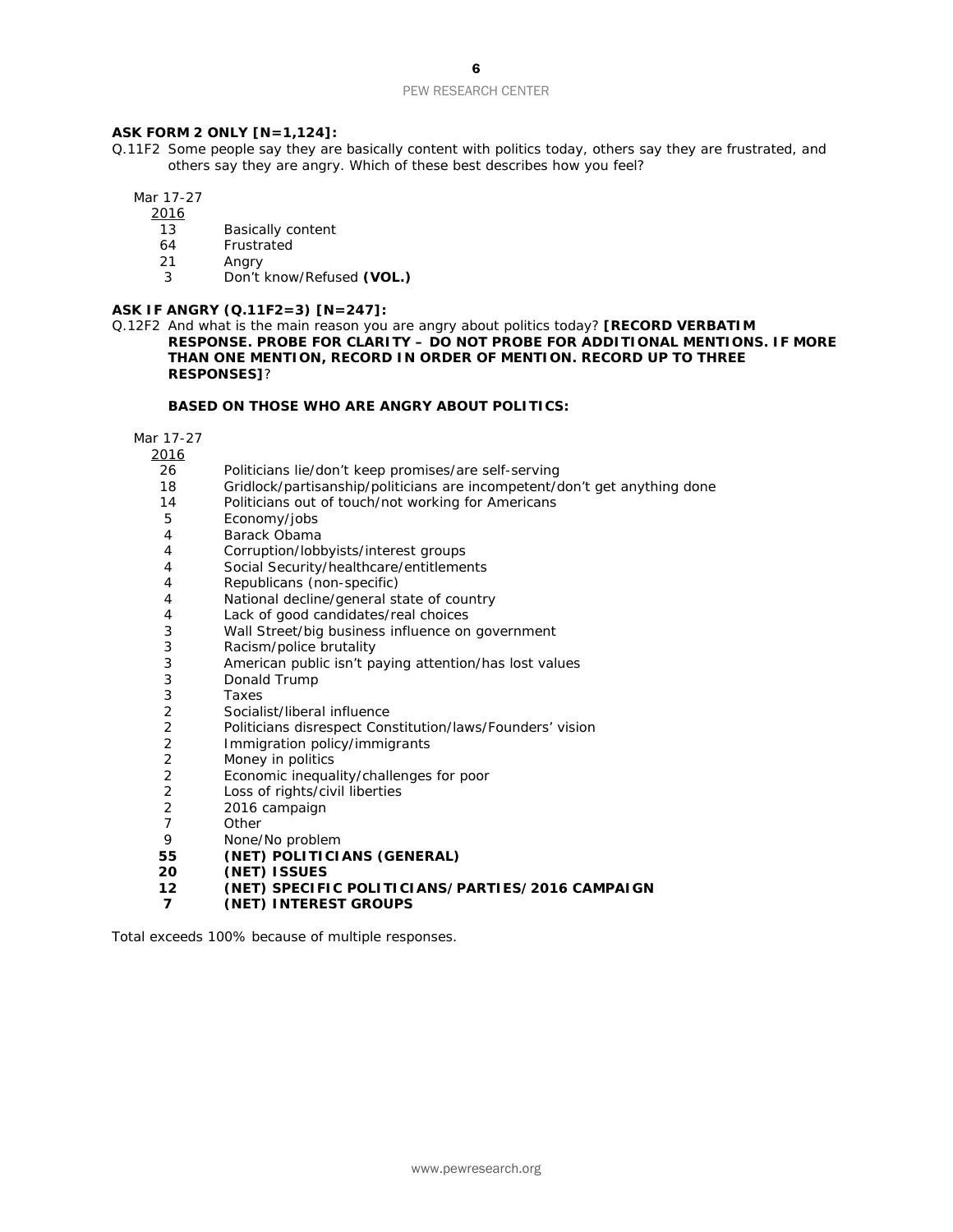# **ASK ALL:**<br>THOUGHT

THOUGHT How much thought have you given to the coming presidential election ... Quite a lot or only a little?

# **BASED ON REGISTERED VOTERS [N=1,787]:**

|                       | Quite<br><u>a lot</u> | (VOL.) Only a<br><b>Some</b> | <u>little</u> | (VOL.) (VOL.)<br><b>None</b> | DK/Ref         |
|-----------------------|-----------------------|------------------------------|---------------|------------------------------|----------------|
| 2016 Election         |                       |                              |               |                              |                |
| Mar 17-27, 2016       | 85                    | 3                            | 12            | 1                            | $^\star$       |
| 2012 Election         |                       |                              |               |                              |                |
| Oct 31-Nov 3, 2012    | 81                    | 2                            | 14            | 2                            | 1              |
| Oct 24-28, 2012       | 78                    | 3                            | 15            | 3                            | 1              |
| Oct 4-7, 2012         | 73                    | 3                            | 21            | $\overline{2}$               | 1              |
| Sep 12-16, 2012       | 70                    | 4                            | 23            | $\overline{2}$               | 1              |
| Jul 16-26, 2012       | 61                    | 5                            | 28            | 6                            | 1              |
| Jun 28-Jul 9, 2012    | 65                    | 3                            | 29            | 3                            | $^{\star}$     |
| Jun 7-17, 2012        | 67                    | 1                            | 30            | $\overline{2}$               | 1              |
| May 9-Jun 3, 2012     | 61                    | 2                            | 33            | 3                            | 1              |
| Apr 4-15, 2012        | 64                    | 2                            | 30            | $\overline{4}$               | 1              |
| Mar 7-11, 2012        | 66                    | $\overline{2}$               | 30            | 1                            | 1              |
| 2008 Election         |                       |                              |               |                              |                |
| November, 2008        | 81                    | 3                            | 13            | 2                            | 1              |
| Late October, 2008    | 81                    | 3                            | 13            | $\overline{2}$               | 1              |
| Mid-October, 2008     | 81                    | 3                            | 13            | 3                            | $\star$        |
| Early October, 2008   | 81                    | 2                            | 14            | 2                            | 1              |
| Late September, 2008  | 80                    | 3                            | 14            | $\overline{2}$               | $\mathbf{1}$   |
| Mid-September, 2008   | 78                    | 4                            | 14            | 3                            | 1              |
| August, 2008          | 74                    | 6                            | 17            | 2                            | $\mathbf{1}$   |
| July, 2008            | 74                    | 2                            | 20            | 3                            | $\mathbf{1}$   |
| June, 2008            | 72                    | $\overline{2}$               | 23            | $\mathbf 2$                  | 1              |
| Late May, 2008        | 75                    | 4                            | 17            | $\ensuremath{\mathsf{3}}$    | 1              |
| April, 2008           | 77                    | 7                            | 13            | 2                            | 1              |
| March, 2008           | 78                    | 3                            | 15            | 3                            | $\mathbf{1}$   |
| Late February, 2008   | 74                    | 3                            | 19            | $\overline{2}$               | $\overline{c}$ |
| 2004 Election         |                       |                              |               |                              |                |
| November, 2004        | 82                    | 3                            | 12            | 2                            | 1              |
| Mid-October, 2004     | 76                    | 5                            | 15            | 3                            | 1              |
| Early October, 2004   | 74                    | 4                            | 19            | $\overline{2}$               | 1              |
| September, 2004       | 71                    | 3                            | 22            | 3                            | 1              |
| August, 2004          | 69                    | $\overline{2}$               | 26            | $\mathbf 2$                  | 1              |
| July, 2004            | 67                    | 2                            | 28            | $\overline{2}$               | 1              |
| June, 2004            | 58                    | 3                            | 36            | $\mathbf 2$                  | 1              |
| May, 2004             | 59                    | 6                            | 30            | 4                            | 1              |
| Late March, 2004      | 60                    | 4                            | 31            | 4                            | 1              |
| Mid-March, 2004       | 65                    | $\overline{2}$               | 31            | $\overline{2}$               | $\star$        |
| 2000 Election         |                       |                              |               |                              |                |
| November, 2000        | 72                    | 6                            | 19            | 2                            | 1              |
| Late October, 2000    | 66                    | 6                            | 24            | 4                            | $\star$        |
| Mid-October, 2000     | 67                    | 9                            | 19            | 4                            | 1              |
| Early October, 2000   | 60                    | 8                            | 27            | 4                            | 1              |
| September, 2000       | 59                    | 8                            | 29            | 3                            | 1              |
| July, 2000            | 46                    | 6                            | 45            | 3                            | $^{\star}$     |
| June, 2000            | 46                    | 6                            | 43            | 5                            | $\star$        |
| May, 2000             | 48                    | 4                            | 42            | 5                            | 1              |
| April, 2000           | 45                    | 7                            | 41            | $\overline{7}$               | $^\star$       |
| 1996 Election         |                       |                              |               |                              |                |
| November, 1996        | 67                    | 8                            | 22            | 3                            | $^\star$       |
| October, 1996         | 65                    | 7                            | 26            | 1                            | 1              |
| Late September, 1996  | 61                    | 7                            | 29            | $\mathbf 2$                  | $\mathbf 1$    |
| Early September, 1996 | 56                    | 3                            | 36            | $\overline{4}$               | $\mathbf{1}$   |
|                       |                       |                              |               |                              |                |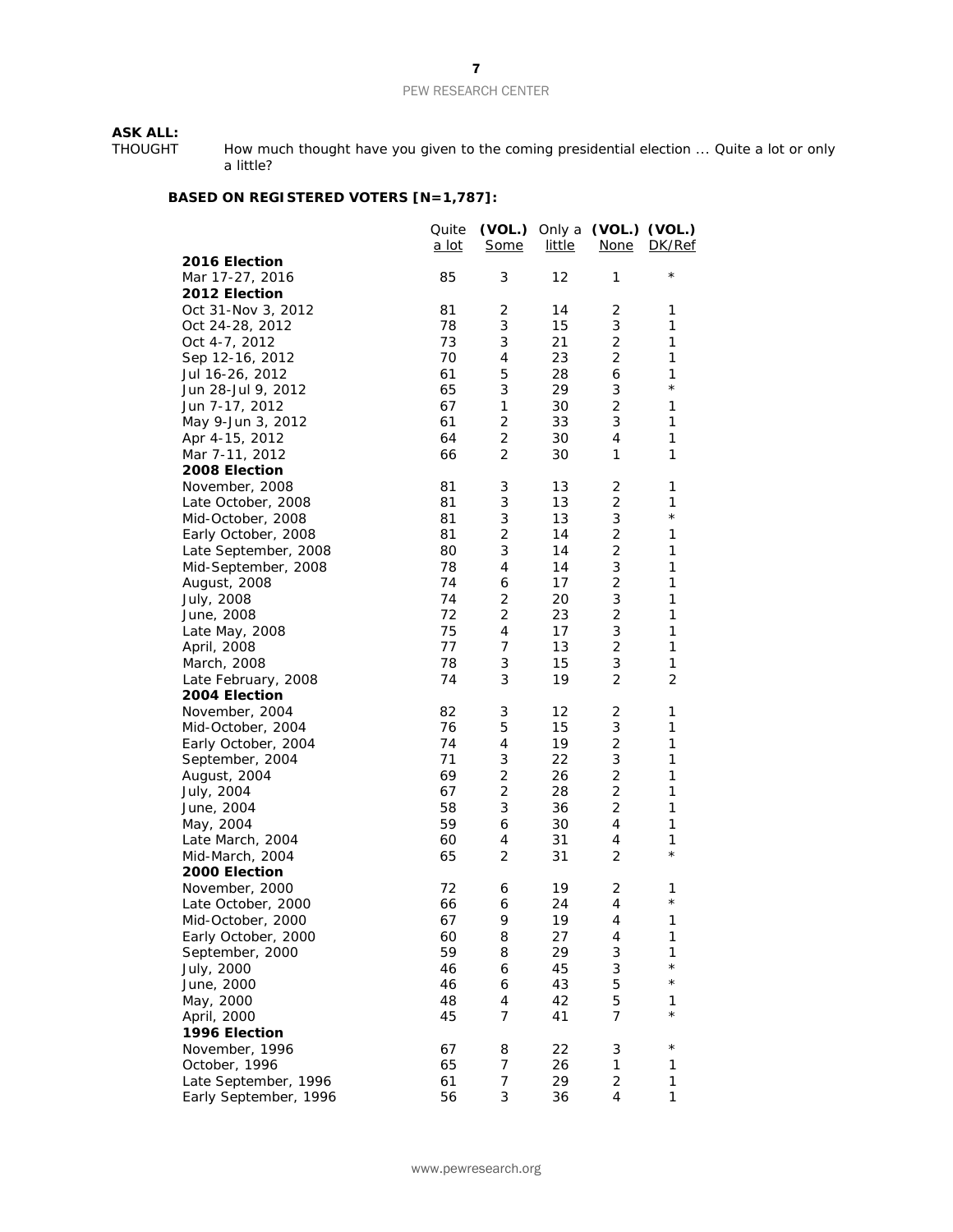#### **THOUGHT CONTINUED…**

|                         | Quite        | (VOL.) |        | Only a (VOL.) (VOL.) |          |
|-------------------------|--------------|--------|--------|----------------------|----------|
|                         | <u>a lot</u> | Some   | little | None                 | DK/Ref   |
| July, 1996              | 55           | 3      | 41     |                      | $^\star$ |
| June, 1996              | 50           | 5      | 41     | 3                    |          |
| 1992 Election           |              |        |        |                      |          |
| Early October, 1992     | 77           | 5      | 16     |                      |          |
| September, 1992         | 69           | 3      | 26     |                      |          |
| August, 1992            | 72           | 4      | 23     |                      | $^\star$ |
| June, 1992              | 63           | 6      | 29     |                      |          |
| 1988 Election           |              |        |        |                      |          |
| Gallup: November, 1988  | 73           | 8      | 17     | 2                    |          |
| Gallup: October, 1988   | 69           | 9      | 20     | 2                    |          |
| Gallup: September, 1988 | 57           | 18     | 23     | 2                    |          |
| Gallup: August, 1988    | 61           | 10     | 27     | 2                    |          |

#### **ASK FORM 2 ONLY [N=1,124]:**

Q.13F2 Thinking about the presidential primaries so far, generally do you think they have been a good way of determining who the best qualified nominees are or not?

|            |    | (VOL.) |
|------------|----|--------|
| <b>Yes</b> | No | DK/Ref |
| 34         | 61 | 4      |
| 30         | 57 | 13     |
| 35         | 60 | 5      |
| 43         | 52 | 5      |
| 40         | 46 | 14     |
| 41         | 50 | 9      |
| 35         | 58 | 7      |
| 31         | 59 | 10     |
| 51         | 41 | 8      |
| 48         | 37 | 15     |
| 56         | 31 | 13     |
| 61         | 23 | 16     |
| 40         | 48 | 12     |
|            |    |        |

# **ASK ALL:**<br>REG W

Which of these statements best describes you? **[READ IN ORDER] [INSTRUCTION: BE SURE TO CLARIFY WHETHER RESPONDENT IS ABSOLUTELY CERTAIN THEY ARE REGISTERED OR ONLY PROBABLY REGISTERED; IF RESPONDENT VOLUNTEERS THAT THEY ARE IN NORTH DAKOTA AND DON'T HAVE TO REGISTER, PUNCH 1]**

#### Mar 17-27

 $\frac{2016}{75}$ 

- 75 Are you ABSOLUTELY CERTAIN that you are registered to vote at your current address<br>5 Are you PROBABLY registered, but there is a chance your registration has lapsed
- 5 Are you PROBABLY registered, but there is a chance your registration has lapsed<br>18 Are you NOT registered to vote at your current address
- Are you NOT registered to vote at your current address
- 1 Don't know/Refused **(VOL.)**

#### **ASK ALL REGISTERED VOTERS (REG=1):**

OFTVOTE How often would you say you vote...**[READ IN ORDER]?**

#### **BASED ON REGISTERED VOTERS [N=1,787]:**

|                    |        |        | Part of |        | (VOL.)       |          |            |
|--------------------|--------|--------|---------|--------|--------------|----------|------------|
|                    |        | Nearly | the     |        | <b>Never</b> | (VOL.)   | (VOL.)     |
|                    | Always | always | time    | Seldom | vote         | Other    | DK/Ref     |
| Mar 17-27, 2016    | 63     | 22     | Q       | 4      |              |          | $^{\star}$ |
| Aug 27-Oct 4, 2015 | 61     | 22     | Q       |        |              | $^\star$ | $^{\star}$ |
| Oct 15-20, 2014    | 58     | 25     | Q       |        |              | $^\star$ | $^{\star}$ |
| Sep 2-9, 2014      | 58     | つフ     | 10      |        |              | $^\star$ | $^\star$   |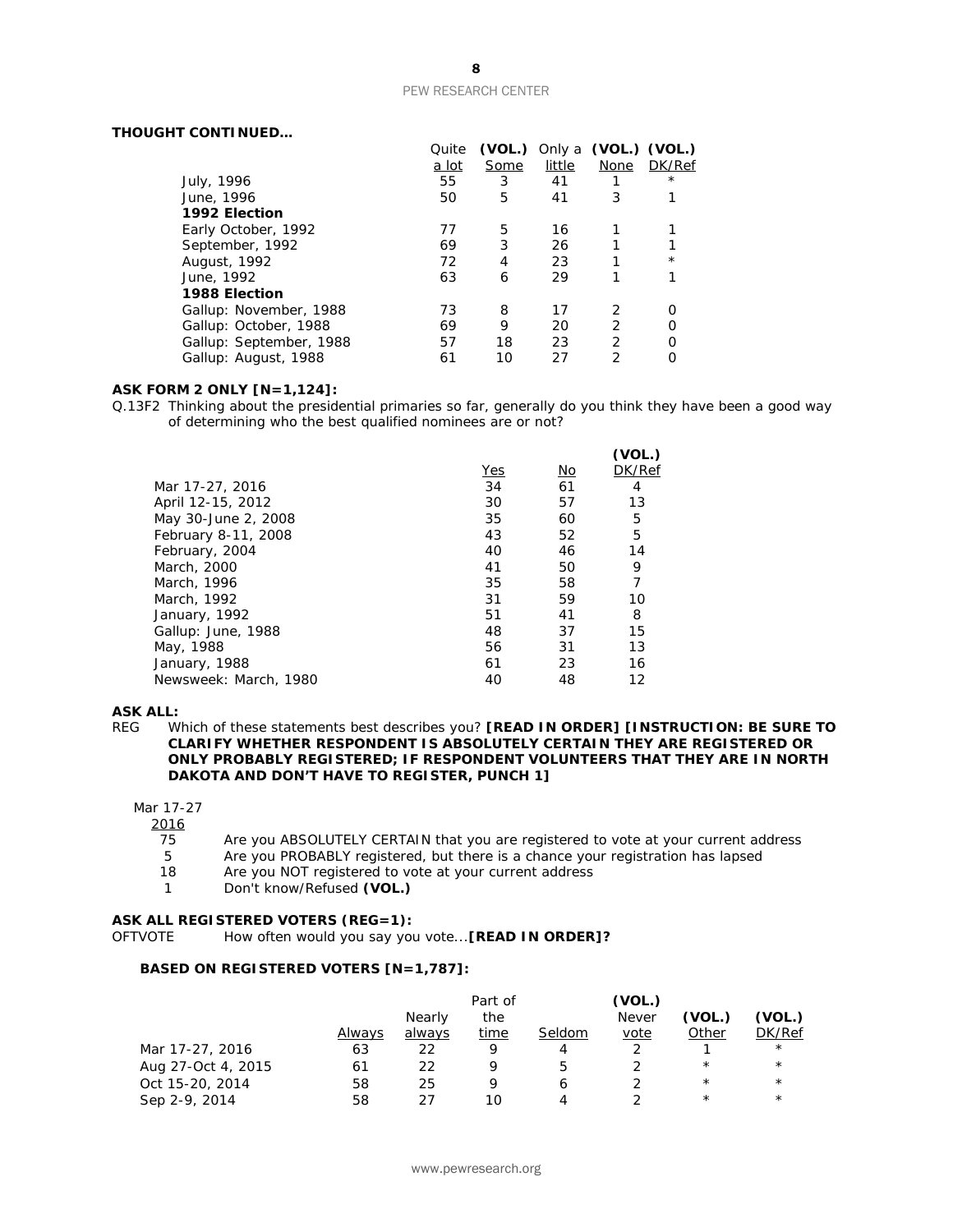| <b>OFTVOTE CONTINUED</b> |               |               | Part of     |        | (VOL.)         |                |               |
|--------------------------|---------------|---------------|-------------|--------|----------------|----------------|---------------|
|                          |               | Nearly        | the         |        | <b>Never</b>   | (VOL.)         | (VOL.)        |
|                          | <u>Always</u> | <u>always</u> | <u>time</u> | Seldom | vote           | <b>Other</b>   | DK/Ref        |
| Jul 8-14, 2014           | 58            | 25            | 10          | 4      | 2              |                |               |
| Jan 23-Mar 16, 2014      | 61            | 24            | 8           | 5      | 1              | $^\star$       | $^\star$      |
| Oct 31-Nov 3, 2012       | 62            | 23            | 7           | 5      | 2              | 1              | $^\star$      |
| Oct 24-28, 2012          | 59            | 24            | 8           | 5      | 3              | 1              | $^\star$      |
| Oct 4-7, 2012            | 67            | 20            | 6           | 4      | 1              | 1              | 0             |
| Sep 12-16, 2012          | 64            | 22            | 7           | 4      | $\overline{c}$ | 1              | $^\star$      |
| Jun 7-17, 2012           | 64            | 24            | 6           | 4      | 1              | $^\star$       | $^\star$      |
| Apr 4-15, 2012           | 57            | 29            | 8           | 4      | 1              | $^\star$       | $^\star$      |
|                          | 60            | 24            | 8           |        | 1              | 1              | $^\star$      |
| Jan 4-8, 2012            |               |               |             | 6      |                | $^{\star}$     | $^\star$      |
| Feb 22-Mar 14, 2011      | 62            | 24            | 8           | 4      | 1              |                | $^\star$      |
| Oct 27-30, 2010          | 58            | 24            | 11          | 5      | 2              | 1              | $^\star$      |
| Oct 13-18, 2010          | 57            | 27            | 10          | 4      | $\overline{c}$ | 1              |               |
| Aug 25-Sep 6, 2010       | 59            | 26            | 9           | 4      | 1              | $^\star$       | $^\star$      |
| June 16-20, 2010         | 52            | 31            | 11          | 5      | 1              | 1              | 1             |
| Mar 31-Apr 6, 2009       | 62            | 23            | 7           | 5      | 1              | 1              | 1             |
| November, 2008           | 60            | 23            | 8           | 5      | $\overline{2}$ | $\overline{c}$ | $^\star$      |
| Late October, 2008       | 57            | 26            | 8           | 5      | 3              | 1              | $^\star$      |
| Mid-October, 2008        | 57            | 27            | 7           | 5      | 3              | 1              | *             |
| Early October, 2008      | 53            | 27            | 9           | 6      | 3              | 1              | 1             |
| Late September, 2008     | 55            | 27            | 9           | 6      | 2              | 1              | $^\star$      |
| Mid-September, 2008      | 54            | 28            | 10          | 5      | 2              | 1              | $^\star$      |
| August, 2008             | 55            | 29            | 9           | 4      | $\overline{c}$ | 1              | $^\star$      |
| July, 2008               | 53            | 30            | 10          | 4      | 1              | 1              | 1             |
| January, 2007            | 58            | 29            | 9           | 3      | 1              | $\star$        | $^\star$      |
| November, 2006           | 58            | 26            | 8           | 5      | 2              | 1              | $^\star$      |
|                          | 58            | 27            | 9           | 4      | 1              | 1              | $^\star$      |
| Late October, 2006       |               |               |             |        | $\overline{2}$ | 1              | 1             |
| Early October, 2006      | 47            | 36            | 10          | 3      |                | $^{\star}$     | $^\star$      |
| September, 2006          | 56            | 28            | 9           | 6      | 1              | $^\star$       |               |
| May, 2006                | 60            | 26            | 8           | 4      | 1              |                | 1             |
| December, 2005           | 60            | 24            | 9           | 4      | 2              | 1              | 1             |
| December, 2004           | 64            | 22            | 8           | 4      | 1              | $^{\star}$     | 1             |
| November, 2004           | 62            | 21            | 7           | 6      | 3              | 1              | $^\star$      |
| Mid-October, 2004        | 63            | 22            | 7           | 5      | $\overline{c}$ | 1              | $^\star$      |
| Early October, 2004      | 58            | 25            | 9           | 4      | $\overline{2}$ | 1              | 1             |
| September, 2004          | 58            | 27            | 9           | 5      | $\overline{2}$ | 1              | 1             |
| August, 2004             | 56            | 28            | 9           | 5      | 2              | $^\star$       | 1             |
| July, 2004               | 54            | 31            | 9           | 4      | 1              | $^\star$       | $^\star$      |
| June, 2004               | 57            | 29            | 7           | 5      | 1              | 1              | 1             |
| May, 2004                | 56            | 27            | 10          | 4      | 2              | 1              | 1             |
| April, 2004              | 55            | 29            | 9           | 5      | 1              | 1              | 1             |
| Late March, 2004         | 50            | 31            | 11          | 6      | 1              | $^\star$       | 1             |
| Mid-March, 2004          | 55            | 30            | 9           | 5      | 1              | $^\star$       | $^\star$      |
| February, 2004           | 55            | 29            | 12          | 3      | $\star$        | $^\star$       | $^\star$      |
| January, 2004            | 54            | 30            | 10          | 4      | 2              | 1              |               |
| August, 2003             | 53            | 30            | 10          | 5      | 1              | $^\star$       | $^\star$      |
| June, 2003               | 48            | 36            | 11          | 3      | 1              | $^\star$       | 0             |
|                          |               |               |             |        | 1              |                |               |
| Early November, 2002     | 52            | 30            | 11          | 6      | $\star$        | 0              | 1             |
| Early October, 2002      | 50            | 33            | 11          | 4      |                | 1<br>$^\star$  | 1<br>$^\star$ |
| Early September, 2002    | 59            | 25            | 11          | 4      | 1              |                | $^\star$      |
| August, 2002             | 53            | 32            | 10          | 4      | 1              | $^\star$       |               |
| May, 2002                | 53            | 31            | 9           | 5      | 1              | $^\star$       | 1             |
| Early November, 2000     | 57            | 26            | 8           | 6      | 2              | 1              | $^\star$      |
| Late October, 2000       | 52            | 30            | 9           | 6      | 1              | $\overline{c}$ | 0             |
| Mid-October, 2000        | 54            | 27            | $10$        | 6      | $\star$        | 3              | $^\star$      |
| Early October, 2000      | 51            | 29            | $10$        | 6      | 3              | 1              | $^\star$      |
|                          |               |               |             |        |                |                |               |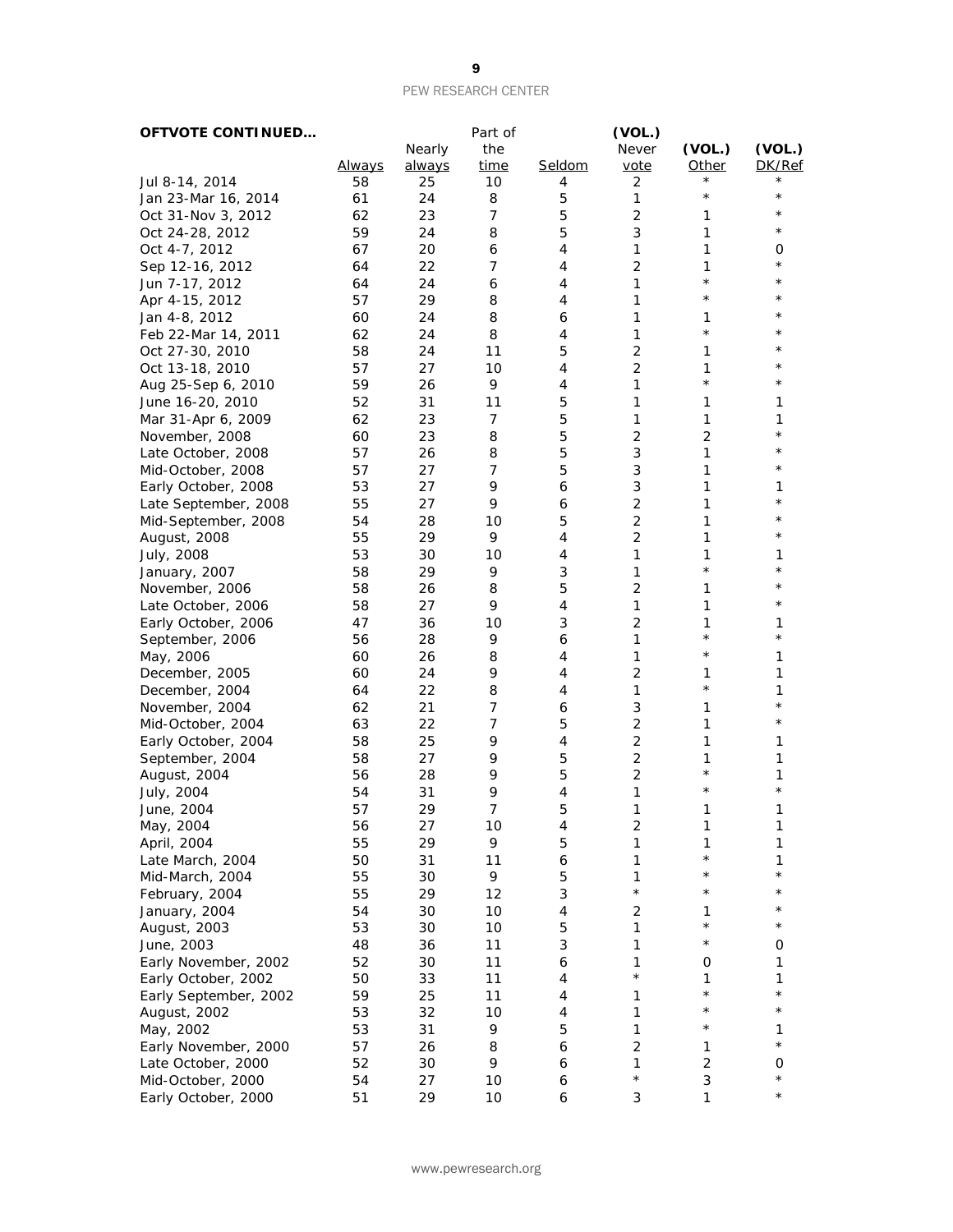| <b>OFTVOTE CONTINUED</b> |               |        | Part of     |                | (VOL.)                   |                |          |
|--------------------------|---------------|--------|-------------|----------------|--------------------------|----------------|----------|
|                          |               | Nearly | the         |                | Never                    | (VOL.)         | (VOL.)   |
|                          | <b>Always</b> | always | <u>time</u> | Seldom         | vote                     | <b>Other</b>   | DK/Ref   |
| September, 2000          | 61            | 21     | 9           | 7              | 2                        |                |          |
| July, 2000               | 48            | 30     | 13          | 6              | $\overline{c}$           | 1              | $\star$  |
| June, 2000               | 58            | 26     | 10          | 4              | 1                        | 1              | $^\star$ |
| May, 2000                | 52            | 29     | 12          | 6              | 1                        | 1              | $^\star$ |
| April, 2000              | 50            | 30     | 12          | 6              | $\overline{c}$           | 1              | $^\star$ |
| March, 2000              | 49            | 34     | 12          | 4              | 1                        | 1              | 0        |
| February, 2000           | 53            | 32     | 10          | 4              | 1                        | O              | $^\star$ |
| January, 2000            | 50            | 34     | 12          | 4              | 1                        | $\star$        | $^\star$ |
| October, 1999            | 39            | 47     | 9           | $\overline{2}$ | 1                        | $\star$        | $^\star$ |
| Late September, 1999     | 40            | 47     | 9           | 3              | 1                        | $^\star$       | $^\star$ |
| Late October, 1998       | 56            | 28     | 10          | 5              | 1                        | $^\star$       | $^\star$ |
| Early October, 1998      | 50            | 32     | 11          | 5              | 1                        | 1              | $^\star$ |
| Early September, 1998    | 53            | 33     | 9           | 4              | $\overline{\phantom{a}}$ | 1              | $^\star$ |
| Late August, 1998        | 48            | 35     | 13          | 4              | $^\star$                 | $\mathbf 0$    | $^\star$ |
| June, 1998               | 49            | 33     | 12          | 5              |                          | 1              | 0        |
| May, 1998                | 52            | 29     | 12          | 6              | 1                        | 1              | $^\star$ |
| November, 1997           | 42            | 44     | 10          | 3              | 1                        | $\star$        | $^\star$ |
| October, 1997            | 62            | 26     | 8           | 3              | 1                        | $^\star$       | $^\star$ |
| June, 1997               | 54            | 30     | 10          | 4              | 1                        | $^\star$       | *        |
| November, 1996           | 55            | 28     | 8           | 6              | $\overline{c}$           | 1              | $^\star$ |
| October, 1996            | 52            | 30     | 9           | 5              | $\overline{c}$           | $\overline{2}$ | $^\star$ |
| Late September, 1996     | 52            | 31     | 10          | 4              | $\overline{c}$           | 1              | $^\star$ |
| Early September, 1996    | 53            | 29     | 12          | 4              | 1                        | $\star$        | *        |
| July, 1996               | 52            | 33     | 8           | 5              | 1                        | 1              | $^\star$ |
| June, 1996               | 52            | 33     | 9           | 4              | 1                        | 1              | $^\star$ |
| Late April, 1996         | 44            | 37     | 11          | 5              | 1                        | 1              | 1        |
| Early April, 1996        | 49            | 35     | 10          | 5              | 1                        | $\star$        | $^\star$ |
| February, 1996           | 42            | 41     | 11          | 4              | 1                        | 1              | $^\star$ |
| October, 1995            | 53            | 35     | 7           | 4              | 1                        | $\star$        | $^\star$ |
| April, 1995              | 53            | 34     | 9           | 4              | $^\star$                 | $^\star$       | $^\star$ |
|                          | 58            | 28     | 8           | 5              | $^\star$                 | 1              | 0        |
| November, 1994           | 55            | 32     | 10          | 3              | $\star$                  | $^\star$       | $^\star$ |
| Late October, 1994       | 52            | 34     |             | 4              | $^\star$                 | $\star$        | $^\star$ |
| July, 1994               | 57            |        | 10<br>7     | 4              | 1                        |                | $^\star$ |
| May, 1993                |               | 31     |             |                | $\star$                  | 1<br>1         | $^\star$ |
| Early October, 1992      | 54<br>52      | 33     | 8           | 4              |                          | 1              | $^\star$ |
| September, 1992          |               | 33     | 8           | 5<br>3         | 1                        | $^\star$       | $^\star$ |
| June, 1992               | 60            | 29     | 7           |                | 1                        | $\star$        | $^\star$ |
| May, 1992                | 50            | 35     | 10          | 4              | 1                        | $^\star$       | $^\star$ |
| Early May, 1992          | 49            | 35     | 10          | 4              | 1<br>$^\star$            | $^\star$       | $^\star$ |
| March, 1992              | 47            | 36     | 11          | 6              |                          |                |          |
| February, 1992           | 50            | 36     | 9           | 4              | $^\star$                 |                | 2        |
| January 1992 $(GP)^5$    | 40            | 35     | 11          | 11             | 4                        |                | $^\star$ |
| November, 1991           | 46            | 41     | 9           | $\overline{4}$ | $^\star$                 | $\star$        | $^\star$ |
| May, 1990                | 42            | 42     | 11          | 4              | 1                        | $^\star$       | $^\star$ |
| January, 1989 (GP)       | 45            | 30     | 10          | 8              | 6                        | 1              | $^\star$ |
| Gallup: November, 1988   | 57            | 26     | 10          | 4              | 2                        | 1              | $^\star$ |
| October, 1988            | 51            | 37     | 8           | 3              | 1                        | $\star$        | $^\star$ |
| May, 1988                | 43            | 41     | 11          | 3              | $\overline{c}$           | 1              | $^\star$ |
| January, 1988            | 49            | 39     | 9           | $\overline{c}$ | 1                        | $\star$        |          |
| September, 1988          | 51            | 40     | 6           | $\mathbf 2$    | $\star$                  | 1              | $^\star$ |
| May, 1987                | 43            | 43     | 9           | $\sqrt{3}$     | 1                        | $\mathbf{1}$   | $^\star$ |

## **NO QUESTIONS 14-22**

<span id="page-9-0"></span> $5^{\circ}$ 

<sup>5</sup> Trends for January 1992 and January 1989 are based on general public.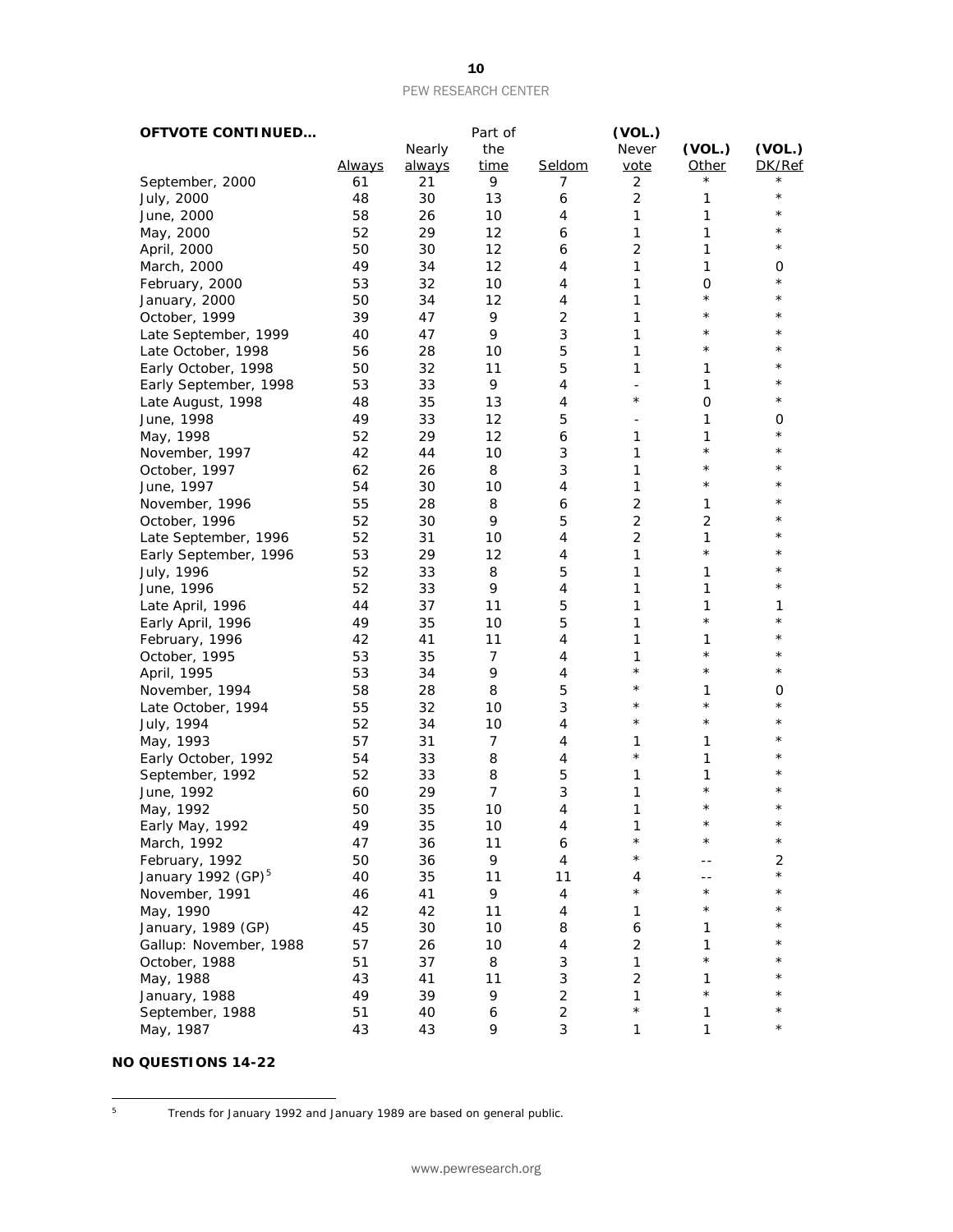# **RANDOMIZE Q.23 AND Q.24**

#### **ASK ALL REGISTERED VOTERS (REG=1):**

Q.23 As I name some Republican candidates for president in 2016, please tell me which one, if any, you would most like to see nominated as the Republican Party's candidate? **[READ AND RANDOMIZE] [PROBE IF NECESSARY:** As of today, who would you say you LEAN toward?**]**

#### **BASED ON REPUBLICAN/REPUBLICAN-LEANING REGISTERED VOTERS [N=834]:**

Mar 17-27

- 2016
- 41 Donald Trump
- 32 Ted Cruz
- 20 John Kasich
- \* Other **(VOL.)**<br>4 None **(VOL.)**
- None **(VOL.)**
- 1 Too early to tell **(VOL.)**
- 1 Don't know/Refused **(VOL.)**

#### **RANDOMIZE Q.23 AND Q.24**

#### **ASK ALL REGISTERED VOTERS (REG=1):**

Q.24 As I name some Democratic candidates for president in 2016, please tell me which one, if any, you would most like to see nominated as the Democratic Party's candidate? **[READ AND RANDOMIZE] [PROBE IF NECESSARY:** As of today, who would you say you LEAN toward?**]**

#### **BASED ON DEMOCRATIC/DEMOCRATIC-LEANING REGISTERED VOTERS [N=842]:**

Mar 17-27

2016

- 49 Hillary Clinton
- 43 Bernie Sanders<br>
A Other (VOL)
- Other (VOL.)
- 4 None **(VOL.)**
- 2 Too early to tell **(VOL.)**
- 2 Don't know/Refused **(VOL.)**

#### **ASK ALL REGISTERED VOTERS (REG=1):**

Q.25 Regardless of who you currently support, I'd like to know what kind of president you think each of the following would be if elected in November 2016? First, **[INSERT NAME; RANDOMIZE]**. If **[INSERT NAME]** were to become president do you think (he/she) would be a great, good, average, poor, or terrible president? How about if **[INSERT NEXT ITEM]** were to become president? **[IF NECESSARY:** do you think he/she would be a great, good, average, poor, or terrible president? **[PROGRAMMING NOTE:** For item c. program "she"]

#### **BASED ON REGISTERED VOTERS [N=1,787]:**

|       |                       | Great<br>president | Good<br>president | Average<br>president | Poor<br>president | Terrible<br>president | (VOL.)<br>Never heard of/<br>DK/Ref |
|-------|-----------------------|--------------------|-------------------|----------------------|-------------------|-----------------------|-------------------------------------|
| a.    | <b>Bernie Sanders</b> |                    |                   |                      |                   |                       |                                     |
|       | Mar 17-27, 2016       | 10                 | 26                | 26                   | 15                | 21                    | 3                                   |
|       | Jan 7-14, 2016        | 9                  | 21                | 22                   | 18                | 17                    | 12                                  |
| $b$ . | Donald Trump          |                    |                   |                      |                   |                       |                                     |
|       | Mar 17-27, 2016       | 10                 | 16                | 12                   | 15                | 44                    | 3                                   |
|       | Jan 7-14, 2016        | 11                 | 20                | 12                   | 14                | 38                    | 5                                   |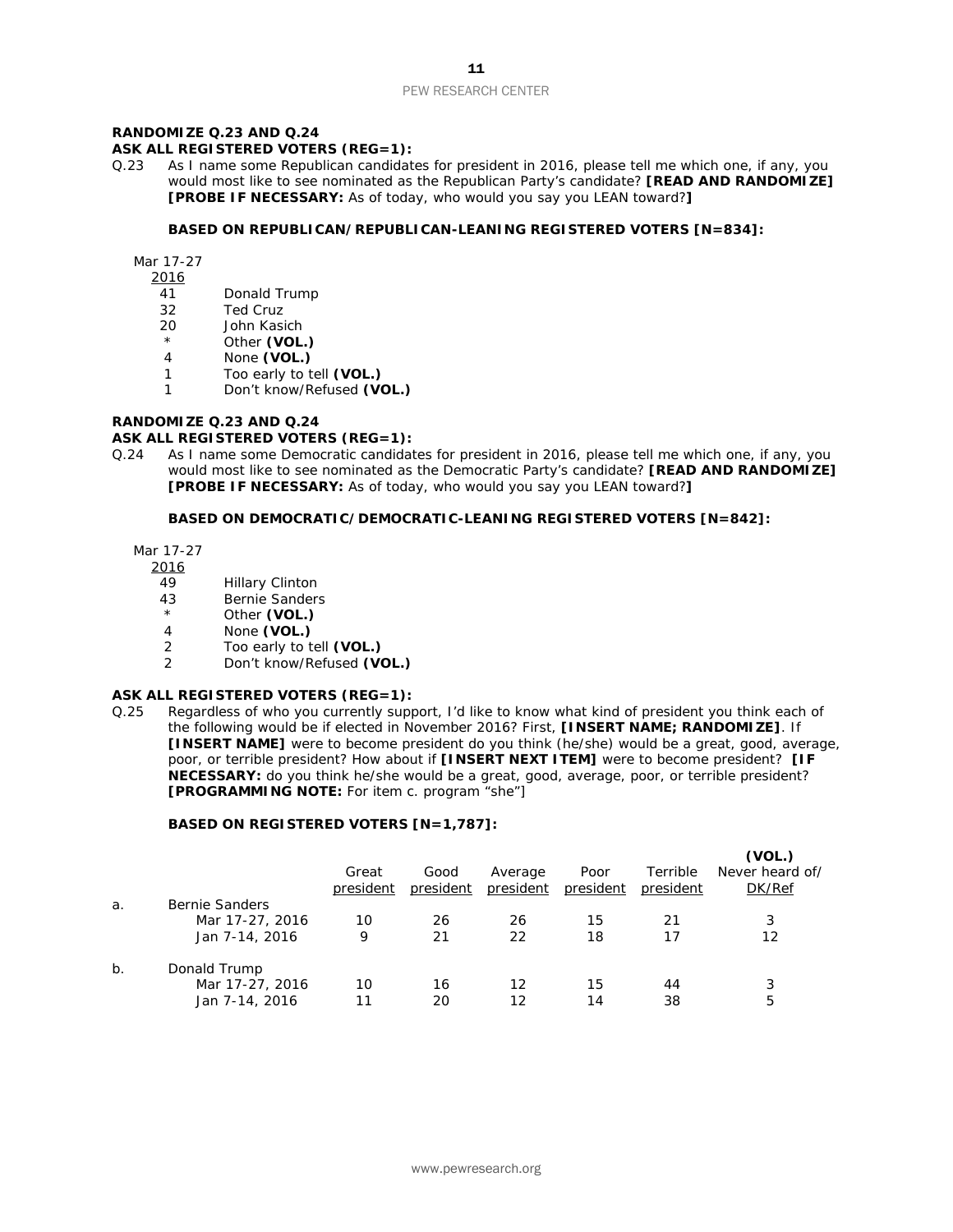#### **Q.25 CONTINUED…**

|    |                                  |                    |                   |                      |                   |                       | (VOL.)                    |
|----|----------------------------------|--------------------|-------------------|----------------------|-------------------|-----------------------|---------------------------|
|    |                                  | Great<br>president | Good<br>president | Average<br>president | Poor<br>president | Terrible<br>president | Never heard of/<br>DK/Ref |
| C. | <b>Hillary Clinton</b>           |                    |                   |                      |                   |                       |                           |
|    | Mar 17-27, 2016                  | 11                 | 22                | 20                   | 16                | 30                    |                           |
|    | Jan 7-14, 2016                   | 11                 | 24                | 18                   | 16                | 28                    | 2                         |
|    | <b>TREND FOR</b>                 |                    |                   |                      |                   |                       |                           |
|    | <b>COMPARISON:</b>               |                    |                   |                      |                   |                       |                           |
|    | Gallup: Dec 2007 <sup>6</sup> 20 |                    | 28                | 17                   | 16                | 19                    |                           |
| d. | John Kasich                      |                    |                   |                      |                   |                       |                           |
|    | Mar 17-27, 2016                  | 5                  | 28                | 39                   | 13                | 7                     | 9                         |
|    | Jan 7-14, 2016                   | 1                  | 12                | 32                   | 17                | 7                     | 31                        |
| е. | <b>Ted Cruz</b>                  |                    |                   |                      |                   |                       |                           |
|    | Mar 17-27, 2016                  |                    | 22                | 31                   | 17                | 19                    | 4                         |
|    | Jan 7-14, 2016                   | 8                  | 20                | 28                   | 16                | 15                    | 13                        |
|    |                                  |                    |                   |                      |                   |                       |                           |

#### **NO QUESTIONS 26-34**

#### **QUESTIONS 35-37 PREVIOUSLY RELEASED**

#### **ASK ALL:**

Q.38 Now thinking about how news organizations have been covering the presidential candidates, would you say news organizations have given too much, too little, or about the right amount of coverage to **[INSERT ITEM; RANDOMIZE]**? How about **[ITEM]**? **[IF NECESSARY:** Would you say news organizations have given too much, too little, or about the right amount of coverage to **[ITEM]**?**]**

|             |                                           | Too much | Too little | About the<br>right amount | (VOL.)<br>DK/Ref |
|-------------|-------------------------------------------|----------|------------|---------------------------|------------------|
| a.          | Donald Trump<br>Mar 17-27, 2016           | 75       | 4          | 18                        | 3                |
| $b$ .       | Ted Cruz<br>Mar 17-27, 2016               | 16       | 25         | 54                        | 6                |
| $C_{\cdot}$ | John Kasich<br>Mar 17-27, 2016            | 7        | 57         | 28                        |                  |
| d.          | <b>Hillary Clinton</b><br>Mar 17-27, 2016 | 41       | 10         | 46                        | 3                |
| е.          | <b>Bernie Sanders</b><br>Mar 17-27, 2016  | 14       | 31         | 50                        | 5                |

### **NO QUESTIONS 39-49**

<span id="page-11-0"></span> $6\overline{6}$ 

In December 2007, question was asked in a list of Republican and Democratic candidates then running for president.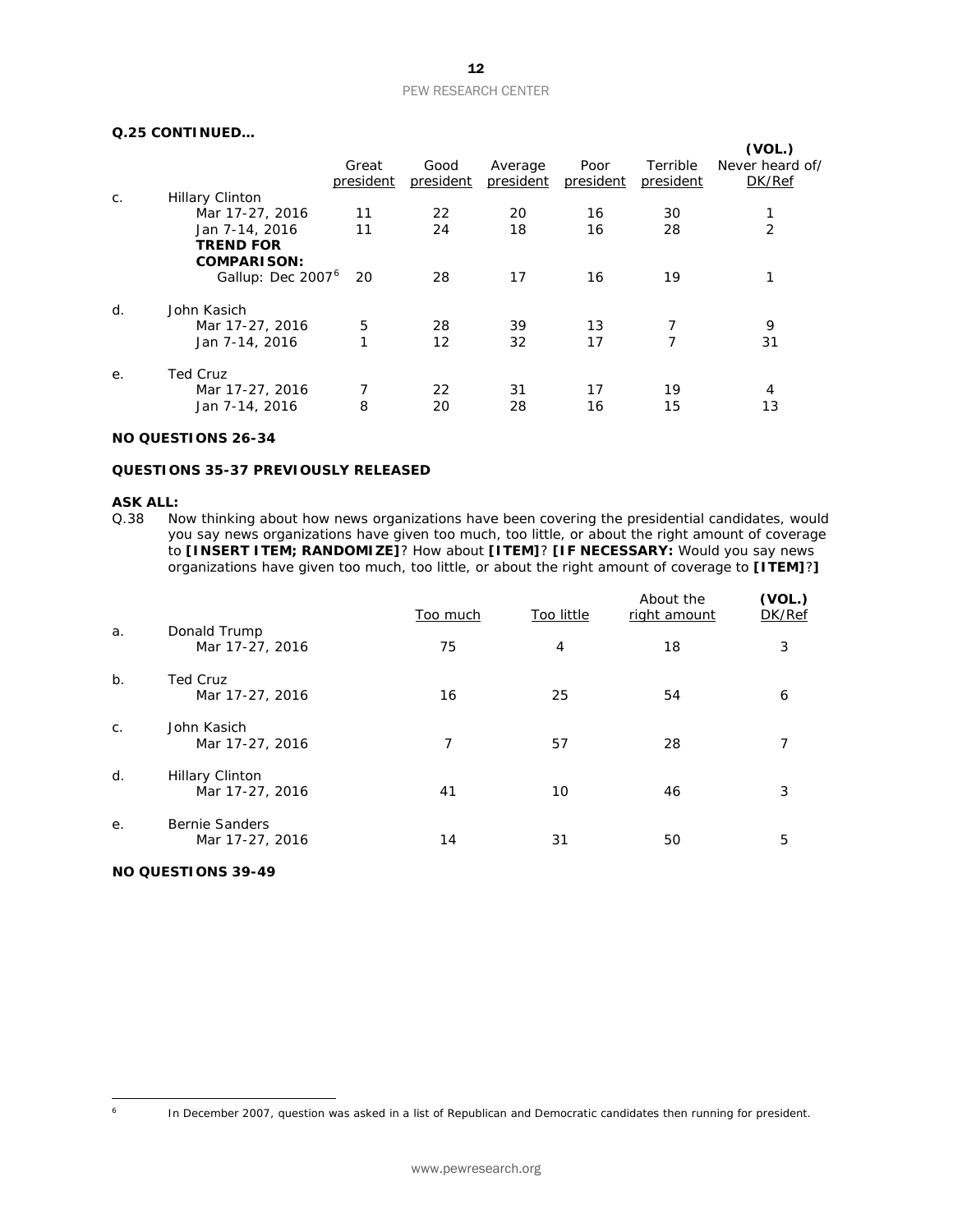#### **ASK ALL:**

Q.50 I'm going to read you some pairs of statements that will help us understand how you feel about a number of things. As I read each pair, tell me whether the FIRST statement or the SECOND statement comes closer to your own views — even if neither is exactly right. The first pair is **[READ AND RANDOMIZE; RANDOMIZE PAIRS BUT NOT STATEMENTS WITHIN EACH PAIR].** Next, **[NEXT PAIR] [IF NECESSARY:** "Which statement comes closer to your views, even if neither is exactly right?"]

#### **NO ITEM a**

|       |                          |                              | Most corporations make a | (VOL.)        |
|-------|--------------------------|------------------------------|--------------------------|---------------|
|       |                          | <b>Business corporations</b> | fair and reasonable      | Both/Neither/ |
| $b$ . |                          | make too much profit         | amount of profit         | DK/Ref        |
|       | Mar 17-27, 2016          | 58                           | 37                       | 5             |
|       | Aug 27-Oct 4, 2015       | 57                           | 38                       | 5             |
|       | Jan 23-Mar 16, 2014      | 56                           | 39                       | 4             |
|       | Mar 13-17, 2013          | 53                           | 41                       | 6             |
|       | Feb 22-Mar 14, 2011      | 54                           | 39                       | 7             |
|       | Aug 25-Sep 6, 2010 (RVs) | 54                           | 39                       | 6             |
|       | December, 2008           | 58                           | 35                       | 7             |
|       | October, 2008            | 59                           | 33                       | 8             |
|       | December, 2005           | 61                           | 33                       | 6             |
|       | December, 2004           | 53                           | 39                       | 8             |
|       | June, 2003               | 51                           | 42                       | 7             |
|       | July, 2002               | 58                           | 33                       | 9             |
|       | February, 2002           | 54                           | 39                       | 7             |
|       | September, 2000          | 54                           | 38                       | 8             |
|       | August, 1999             | 52                           | 42                       | 6             |
|       | June, 1997               | 51                           | 43                       | 6             |
|       | October, 1996            | 51                           | 42                       | 7             |
|       | October, 1995            | 53                           | 43                       | 4             |
|       | April, 1995              | 51                           | 44                       | 5             |
|       | October, 1994            | 50                           | 44                       | 6             |
|       | July, 1994               | 52                           | 43                       | 5             |

|    |                          | Immigrants today<br>strengthen our country<br>because of their hard work | Immigrants today are a<br>burden on our country<br>because they take our<br>jobs, housing and health | (VOL.)<br>Both/Neither/ |
|----|--------------------------|--------------------------------------------------------------------------|------------------------------------------------------------------------------------------------------|-------------------------|
| C. |                          | and talents                                                              | care                                                                                                 | DK/Ref                  |
|    | Mar 17-27, 2016          | 59                                                                       | 33                                                                                                   | 8                       |
|    | Aug 27-Oct 4, 2015       | 53                                                                       | 38                                                                                                   | 10                      |
|    | May 12-18, 2015          | 51                                                                       | 41                                                                                                   | 8                       |
|    | Jan 23-Mar 16, 2014      | 57                                                                       | 35                                                                                                   | 8                       |
|    | Dec 3-8, 2013            | 53                                                                       | 35                                                                                                   | 11                      |
|    | Oct 30-Nov 6, 2013       | 49                                                                       | 40                                                                                                   | 11                      |
|    | Mar 13-17, 2013          | 49                                                                       | 41                                                                                                   | 10                      |
|    | Jan 4-8, 2012            | 48                                                                       | 37                                                                                                   | 15                      |
|    | Feb 22-Mar 14, 2011      | 45                                                                       | 44                                                                                                   | 12                      |
|    | Aug 25-Sep 6, 2010 (RVs) | 44                                                                       | 42                                                                                                   | 14                      |
|    | Jul 21-Aug 5, 2010       | 42                                                                       | 45                                                                                                   | 13                      |
|    | Jun 16-20, 2010          | 39                                                                       | 50                                                                                                   | 11                      |
|    | Oct 28-Nov 30, 2009      | 46                                                                       | 40                                                                                                   | 14                      |
|    | October, 2006            | 41                                                                       | 41                                                                                                   | 18                      |
|    | March, 2006              | 41                                                                       | 52                                                                                                   | 7                       |
|    |                          |                                                                          |                                                                                                      |                         |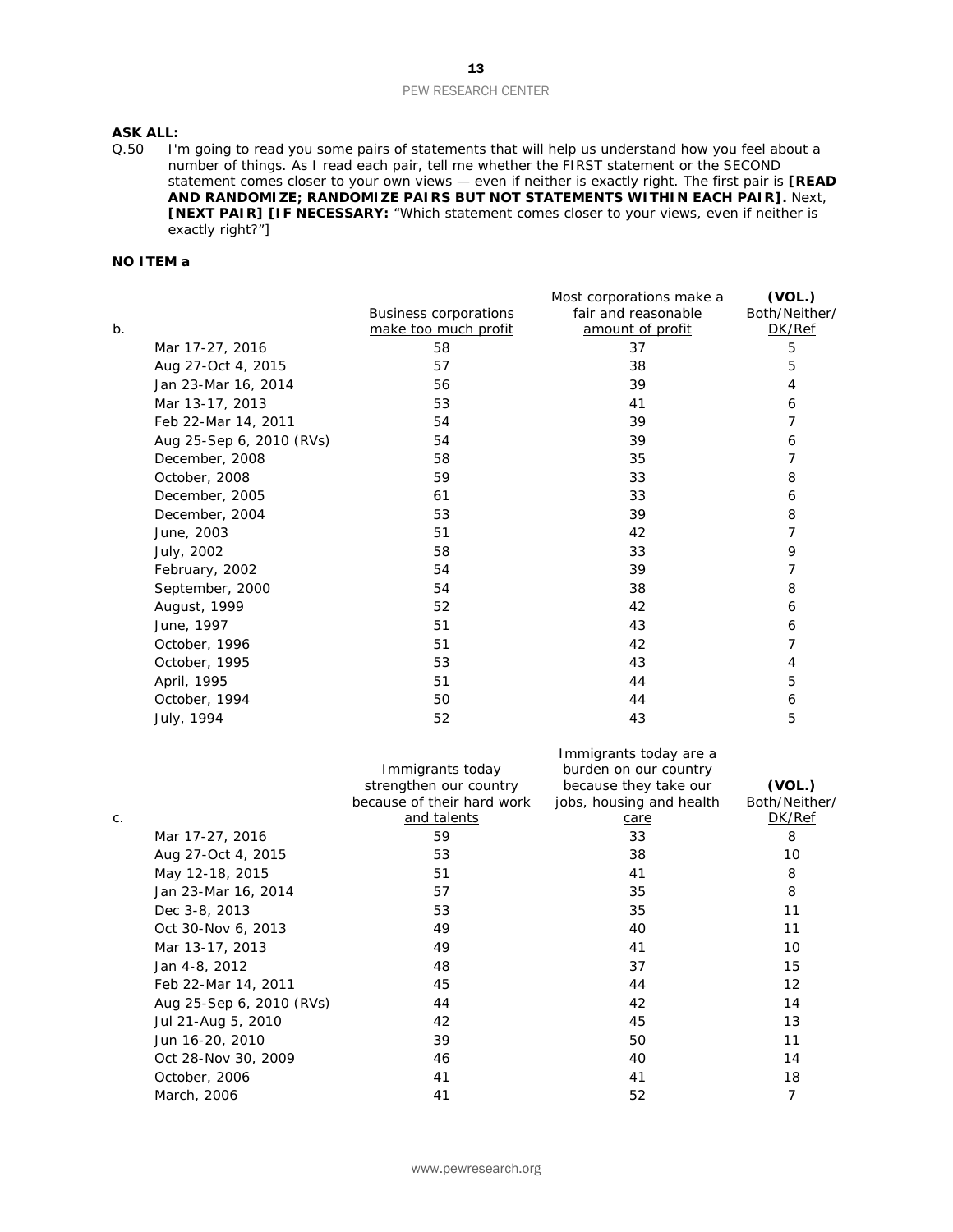|    | Q.50 CONTINUED           | Immigrants today are a     |                          |                |  |  |
|----|--------------------------|----------------------------|--------------------------|----------------|--|--|
|    |                          | Immigrants today           | burden on our country    |                |  |  |
|    |                          | strengthen our country     | because they take our    | (VOL.)         |  |  |
|    |                          | because of their hard work | jobs, housing and health | Both/Neither/  |  |  |
|    |                          | and talents                | care                     | DK/Ref         |  |  |
|    | December, 2005           | 45                         | 44                       | 11             |  |  |
|    | December, 2004           | 45                         | 44                       | 11             |  |  |
|    | June, 2003               | 46                         | 44                       | 10             |  |  |
|    | September, 2000          | 50                         | 38                       | 12             |  |  |
|    | August, 1999             | 46                         | 44                       | 10             |  |  |
|    | October, 1997            | 41                         | 48                       | 11             |  |  |
|    | June, 1997               | 41                         | 48                       | 11             |  |  |
|    | April, 1997              | 38                         | 52                       | 10             |  |  |
|    | June, 1996               | 37                         | 54                       | 9              |  |  |
|    | July, 1994               | 31                         | 63                       | 6              |  |  |
|    |                          | Most people who want to    | Hard work and            |                |  |  |
|    |                          | get ahead can make it if   | determination are no     | (VOL.)         |  |  |
|    |                          | they're willing to         | guarantee of success     | Both/Neither/  |  |  |
| d. |                          | work hard                  | for most people          | DK/Ref         |  |  |
|    | Mar 17-27, 2016          | 62                         | 36                       | $\overline{2}$ |  |  |
|    | Dec 8-13, 2015           | 60                         | 37                       | 3              |  |  |
|    | Feb 18-22, 2015          | 64                         | 33                       | $\overline{2}$ |  |  |
|    | Jan 23-Mar 16, 2014      | 65                         | 32                       | 3              |  |  |
|    | Jan 15-19, 2014 (U)      | 60                         | 38                       | 3              |  |  |
|    | Dec 7-11, 2011           | 58                         | 40                       | 3              |  |  |
|    | Aug 25-Sep 6, 2010 (RVs) | 64                         | 33                       | 3              |  |  |
|    | March, 2006              | 64                         | 33                       | 3              |  |  |
|    | December, 2005           | 64                         | 33                       | 3              |  |  |
|    | December, 2004           | 68                         | 28                       | 4              |  |  |
|    | September, 2000          | 73                         | 24                       | 3              |  |  |
|    | August, 1999             | 74                         | 23                       | 3              |  |  |
|    | July, 1994               | 68                         | 30                       | $\overline{2}$ |  |  |
|    | <b>NO ITEM e</b>         |                            |                          |                |  |  |
|    |                          | U.S. efforts to solve      |                          |                |  |  |
|    |                          | problems around the        | Problems in the world    | (VOL.)         |  |  |

| f. |                     | problems around the<br>world usually end up<br>making things worse        | Problems in the world<br>would be even worse<br>without U.S. involvement      | (VOL.)<br>Both/Neither/<br>DK/Ref |
|----|---------------------|---------------------------------------------------------------------------|-------------------------------------------------------------------------------|-----------------------------------|
|    | Mar 17-27, 2016     | 36                                                                        | 57                                                                            | 6                                 |
|    | Dec 8-13, 2015      | 38                                                                        | 55                                                                            |                                   |
|    | Jan 23-Mar 16, 2014 | 40                                                                        | 53                                                                            |                                   |
|    |                     | This country should do<br>whatever it takes to<br>protect the environment | This country has gone too<br>far in its efforts to<br>protect the environment | (VOL.)<br>Both/Neither/<br>DK/Ref |
| g. |                     | 74                                                                        |                                                                               |                                   |
|    | Mar 17-27, 2016     |                                                                           | 23                                                                            |                                   |
|    | Jan 23-Mar 16, 2014 | 71                                                                        | 25                                                                            | 4                                 |
|    | Feb 22-Mar 14, 2011 | 71                                                                        | 24                                                                            | 5                                 |
|    | December, 2004      | 77                                                                        | 18                                                                            | 5                                 |
|    | September, 2000     | 78                                                                        | 17                                                                            | 5                                 |
|    | August, 1999        | 80                                                                        | 15                                                                            | 5                                 |
|    | October, 1996       | 77                                                                        | 18                                                                            | 5                                 |
|    | October, 1995       | 77                                                                        | 20                                                                            | 3                                 |
|    | April, 1995         | 74                                                                        | 22                                                                            |                                   |

www.pewresearch.org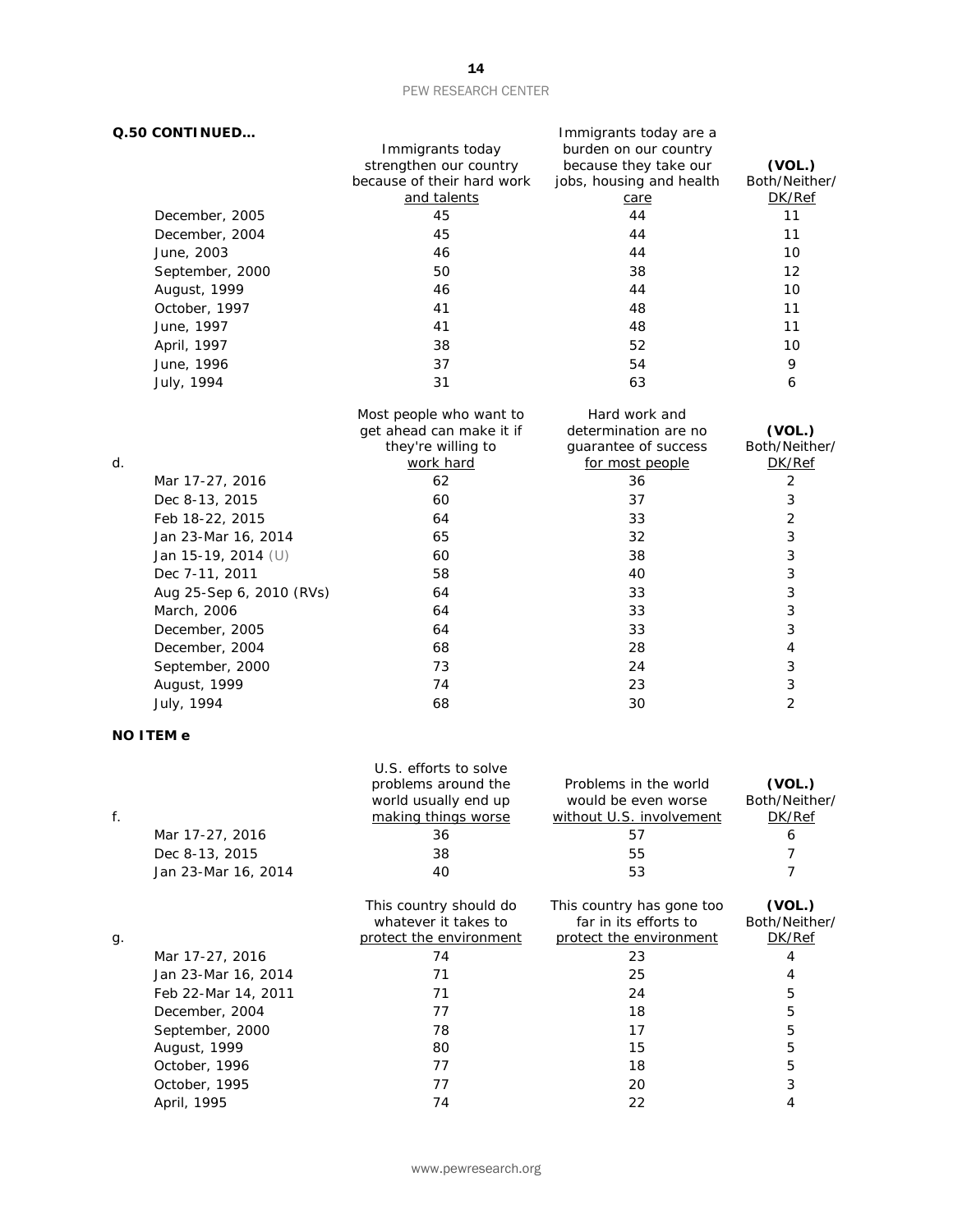| Q.50 CONTINUED      | This country should do<br>whatever it takes to<br>protect the environment | This country has gone too<br>far in its efforts to<br>protect the environment | (VOL.)<br>Both/Neither/<br>DK/Ref |
|---------------------|---------------------------------------------------------------------------|-------------------------------------------------------------------------------|-----------------------------------|
| October, 1994       | 77                                                                        | 19                                                                            |                                   |
| July, 1994          | 78                                                                        | 19                                                                            | 3                                 |
|                     | I'm generally satisfied                                                   |                                                                               | (VOL.)                            |
|                     | with the way things are                                                   | I'm not very satisfied with                                                   | Both/Neither/                     |
| h.                  | going for me financially                                                  | my financial situation                                                        | DK/Ref                            |
| Mar 17-27, 2016     | 57                                                                        | 42                                                                            |                                   |
| Dec 8-13, 2015      | 57                                                                        | 43                                                                            |                                   |
| Jan 23-Mar 16, 2014 | 51                                                                        | 47                                                                            |                                   |
| Feb 22-Mar 14, 2011 | 47                                                                        | 51                                                                            |                                   |
| October, 2006       | 59                                                                        | 40                                                                            |                                   |
| December, 2005      | 56                                                                        | 42                                                                            | 2                                 |
| December, 2004      | 59                                                                        | 39                                                                            | 2                                 |
| September, 2000     | 59                                                                        | 39                                                                            | 2                                 |
| August, 1999        | 64                                                                        | 34                                                                            | 2                                 |
| October, 1996       | 57                                                                        | 41                                                                            | 2                                 |
| April, 1996         | 57                                                                        | 42                                                                            |                                   |
| July, 1994          | 56                                                                        | 43                                                                            |                                   |

### **NO QUESTIONS 51-53**

#### **RANDOMIZE Q.54 AND Q.55**

#### **ASK ALL:**

Now I have a few questions about the political parties…

[First]<br>Q.54 The Republican Party. Do you think the Republican Party **[INSERT ITEM; RANDOMIZE]** or not?

|                |                                                      | Yes | No | (VOL.)<br>DK/Ref |
|----------------|------------------------------------------------------|-----|----|------------------|
| a.             | Is too extreme                                       |     |    |                  |
|                | Mar 17-27, 2016                                      | 54  | 42 | 4                |
|                | Sep 16-Oct 4, 2015                                   | 54  | 41 | 5                |
|                | Feb 18-22, 2015                                      | 50  | 46 | 4                |
|                | Feb 27-Mar 16, 2014                                  | 52  | 43 | 5                |
|                | Jul 17-21, 2013                                      | 48  | 46 | 6                |
|                | Feb 13-18, 2013                                      | 52  | 42 | 5                |
|                | <b>TREND FOR COMPARISON</b>                          |     |    |                  |
|                | Please tell me whether you think each of the         |     |    |                  |
|                | following description applies or does not apply to   |     |    |                  |
|                | the Republican Party  too extreme                    |     |    |                  |
|                | CNN/Gallup: February, 1999                           | 56  | 42 | 3                |
| b <sub>1</sub> | Is tolerant and open to all groups of people         |     |    |                  |
|                | Mar 17-27, 2016                                      | 32  | 65 | 3                |
|                | Feb 18-22, 2015                                      | 35  | 62 | 3                |
|                | Jul 17-21, 2013                                      | 33  | 62 | 6                |
|                | <b>TREND FOR COMPARISON</b>                          |     |    |                  |
|                | Please tell me if you think it describes or does not |     |    |                  |
|                | describe the Republican Party  Is tolerant and       |     |    |                  |
|                | open to all groups of people                         |     |    |                  |
|                | NBC News/Wall Street Journal: August, 1996 (RVs) 31  |     | 62 | 7                |
| C.             | Cares about the middle class                         |     |    |                  |
|                | Mar 17-27, 2016                                      | 43  | 53 | 3                |
|                | Feb 18-22, 2015                                      | 43  | 54 | 3                |
|                | Feb 27-Mar 16, 2014                                  | 42  | 54 | 4                |
|                |                                                      |     |    |                  |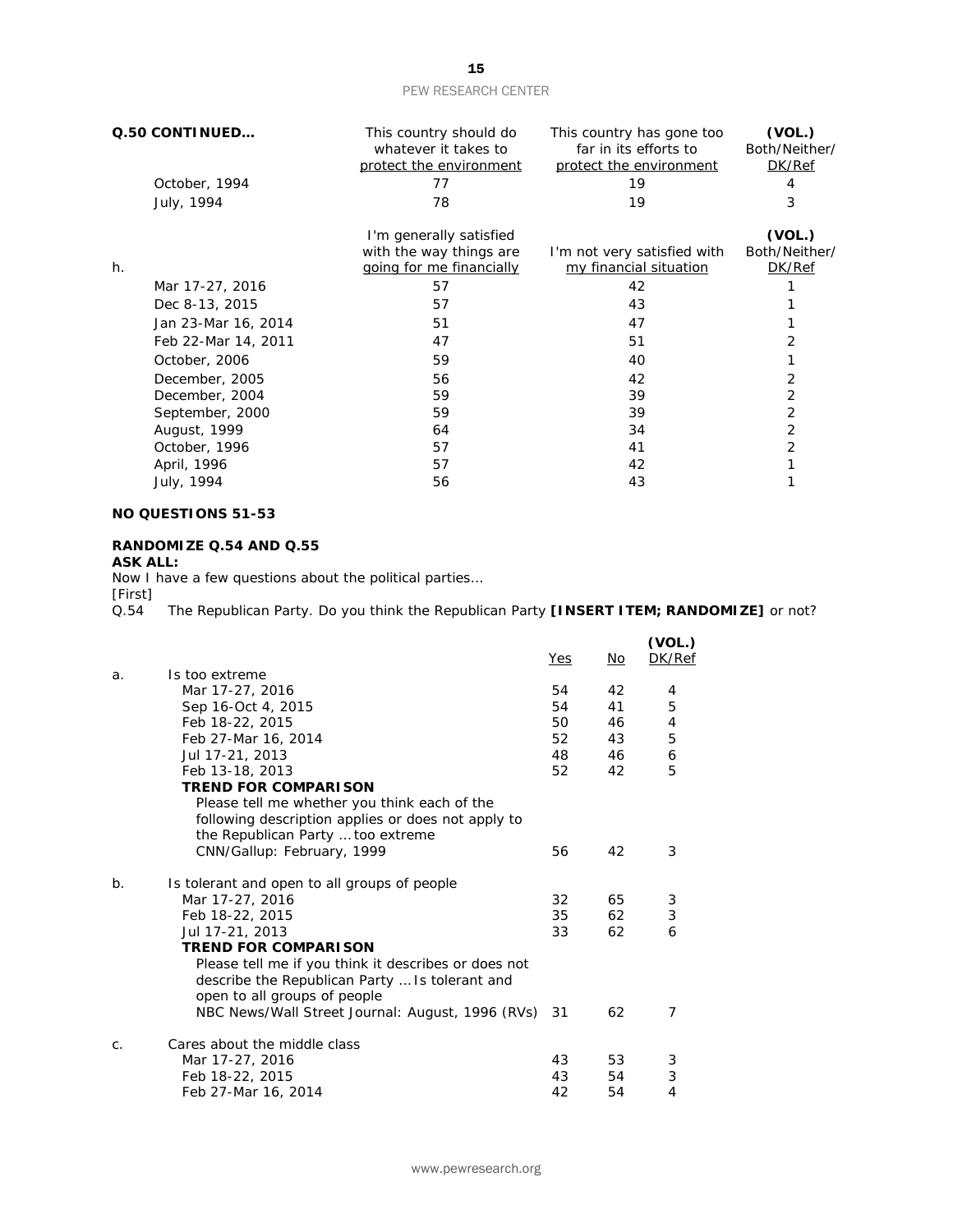#### **Q.54 CONTINUED…**

| Yes      | No       | (VOL.)<br>DK/Ref |
|----------|----------|------------------|
| 45<br>48 | 49<br>46 | 6                |
|          |          |                  |

#### **RANDOMIZE Q.54 AND Q.55 ASK ALL:**

#### [Now thinking about…]

Q.55 The Democratic Party. Do you think the Democratic Party **[INSERT ITEM; RANDOMIZE]** or not?

|         |                                                                                                     | Yes | No | (VOL.)<br>DK/Ref |
|---------|-----------------------------------------------------------------------------------------------------|-----|----|------------------|
| a.      | Is too extreme                                                                                      |     |    |                  |
|         | Mar 17-27, 2016                                                                                     | 37  | 59 | 4                |
|         | Sep 16-Oct 4, 2015                                                                                  | 39  | 56 | 5                |
|         | Feb 18-22, 2015                                                                                     | 36  | 59 | 4                |
|         | Feb 27-Mar 16, 2014                                                                                 | 39  | 56 | 5                |
|         | Jul 17-21, 2013                                                                                     | 41  | 54 | 5                |
|         | Feb 13-18, 2013                                                                                     | 39  | 56 | 6                |
|         | <b>TREND FOR COMPARISON</b>                                                                         |     |    |                  |
|         | Please tell me whether you think each of the<br>following descriptions applies or does not apply to |     |    |                  |
|         | the Democratic Party  too extreme<br>CNN/Gallup: February, 1999                                     | 39  | 57 | 3                |
|         |                                                                                                     |     |    |                  |
| $b$ .   | Is tolerant and open to all groups of people                                                        |     |    |                  |
|         | Mar 17-27, 2016                                                                                     | 65  | 32 | 3                |
|         | Feb 18-22, 2015                                                                                     | 59  | 38 | 3                |
|         | Jul 17-21, 2013                                                                                     | 60  | 35 | 5                |
| $C_{1}$ | Cares about the middle class                                                                        |     |    |                  |
|         | Mar 17-27, 2016                                                                                     | 61  | 36 | 3                |
|         | Feb 18-22, 2015                                                                                     | 60  | 38 | 2                |
|         | Feb 27-Mar 16, 2014                                                                                 | 57  | 38 | 4                |
| d.      | Has good policy ideas                                                                               |     |    |                  |
|         | Mar 17-27, 2016                                                                                     | 53  | 41 | 6                |
|         | Feb 18-22, 2015                                                                                     | 52  | 43 | 5                |
|         |                                                                                                     |     |    |                  |

#### **NO QUESTIONS 56-57**

**ASK ALL:**<br>Q.58 | I'r I'm going to read a few more pairs of statements. Just tell me which statement comes closer to your own views — even if neither is exactly right. First, **[READ AND RANDOMIZE AND RANDOMIZE STATEMENTS WITHIN PAIRS]**. **[IF NECESSARY:** "Which statement comes closer to your views, even if neither is exactly right?"**]** Next, **[NEXT PAIR]**

|                       | Government should do<br>more to solve problems | Government is doing too<br>many things better left to<br>businesses and individuals | (VOL.)<br>Both/Neither/<br>DK/Ref |
|-----------------------|------------------------------------------------|-------------------------------------------------------------------------------------|-----------------------------------|
| Mar 17-27, 2016       | 48                                             | 49                                                                                  | 3                                 |
| Aug 27-Oct 4, 2015    | 47                                             | 48                                                                                  | 4                                 |
| Nov 6-9, 2014         | 49                                             | 46                                                                                  | 6                                 |
| Jan 23-Feb 9, 2014    | 45                                             | 51                                                                                  | 4                                 |
| Sep 12-16, 2012       | 44                                             | 49                                                                                  | 6                                 |
| Nov 4-7, 2010         | 43                                             | 48                                                                                  | 9                                 |
| Jun 8-28, 2010        | 43                                             | 47                                                                                  | 10                                |
| Jan 14-27, 2010 (SDT) | 45                                             | 47                                                                                  | 8                                 |
|                       |                                                |                                                                                     |                                   |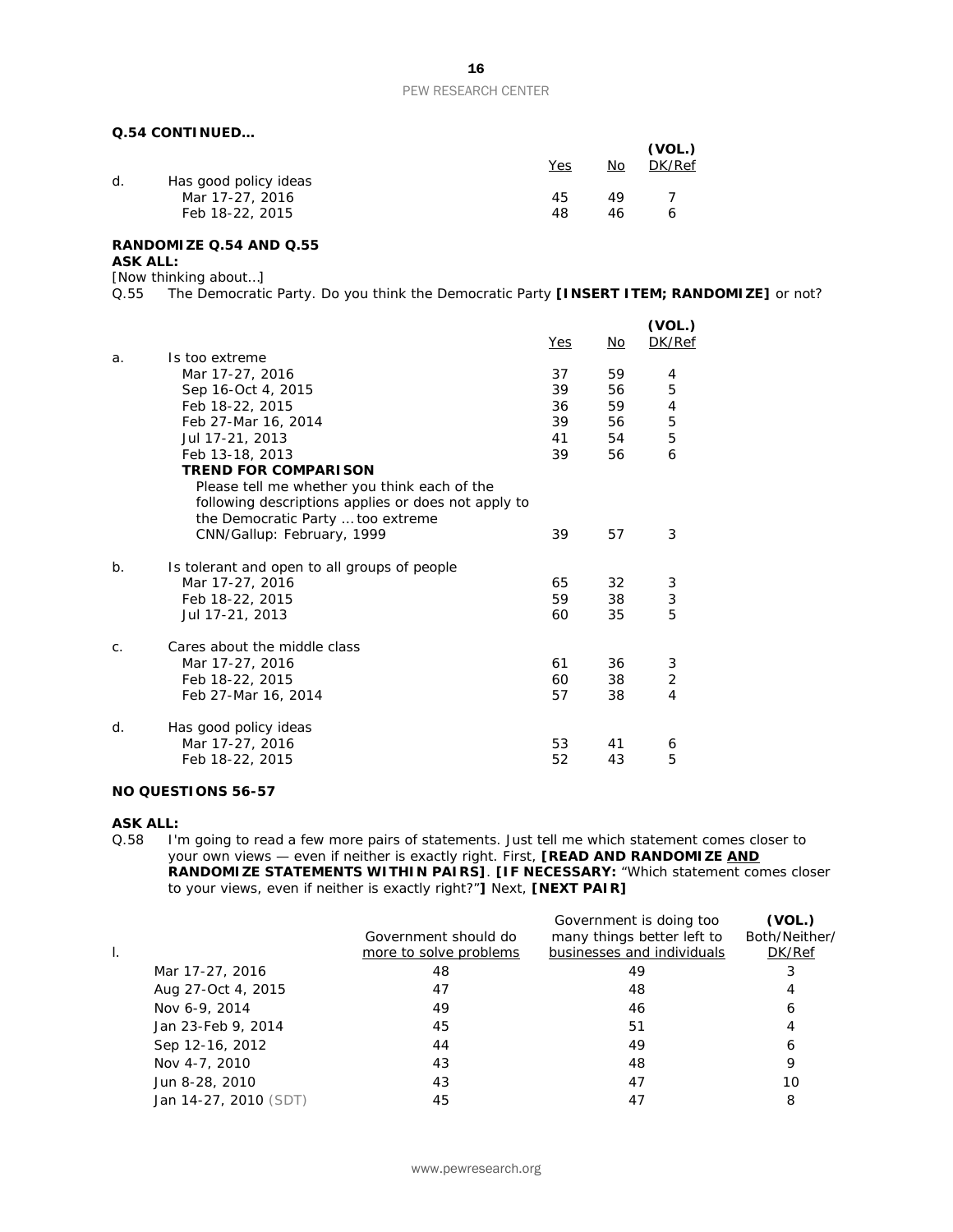| Q.58 CONTINUED     | The economic system in<br>this country unfairly | The economic system in<br>this country is generally | (VOL.)<br>Both/Neither/ |
|--------------------|-------------------------------------------------|-----------------------------------------------------|-------------------------|
| m.                 | favors powerful interests                       | fair to most Americans                              | DK/Ref                  |
| Mar 17-27, 2016    | 66                                              | 31                                                  |                         |
| Aug 27-Oct 4, 2015 | 65                                              | 31                                                  | 3                       |
| Feb 18-22, 2015    | 62                                              | 33                                                  | 4                       |
| Jan 29-Feb 9, 2014 | 62                                              | 34                                                  | 4                       |

#### **NO ITEM n**

| $\mathsf{O}$ .                                                                | Ordinary citizens can do a<br>lot to influence the<br>government in<br>Washington if they are<br>willing to make the effort | There's not much ordinary<br>citizens can do to<br>influence the government<br>in Washington | (VOL.)<br>Both/Neither/<br>DK/Ref |
|-------------------------------------------------------------------------------|-----------------------------------------------------------------------------------------------------------------------------|----------------------------------------------------------------------------------------------|-----------------------------------|
| Mar 17-27, 2016                                                               | 56                                                                                                                          | 42                                                                                           |                                   |
| Aug 27-Oct 4, 2015<br><b>TREND FOR COMPARISON:</b><br>Knight-Ridder: January, | 50                                                                                                                          | 47                                                                                           | 3                                 |
| $1996^7$ (RVs)                                                                | 58                                                                                                                          | 41                                                                                           |                                   |
|                                                                               | I hardly ever question<br>whether my political views                                                                        | I sometimes question<br>whether my political views                                           | (VOL.)<br>Both/Neither/           |
| $p$ .                                                                         | are the right ones                                                                                                          | are the right ones                                                                           | DK/Ref                            |
| Mar 17-27, 2016                                                               | 48                                                                                                                          | 49                                                                                           | 3                                 |

#### **NO QUESTION 59**

# **ASK ALL:**<br>Q.60 Ar

And thinking about politics and elections, would you say personally insulting political opponents is **[READ; RANDOMIZE]**?

#### Mar 17-27

2016

- 31 Sometimes fair game
- 
- 67 Never fair game<br>1 Other/Depends (
- 1 Other/Depends **(VOL.)**<br>1 Don't know/Refused **(V** Don't know/Refused **(VOL.)**

#### **NO QUESTION 61**

Next,

#### **ASK ALL:**

Q.62 On balance, do you think having an increasing number of people of many different races, ethnic groups and nationalities in the United States makes this country a better place to live, a worse place to live, or doesn't make much difference either way?

|         | Knight-Ridder |
|---------|---------------|
| Aug 27- | (RVs)         |
| Sep 13, | January       |
| 2015    | 1996          |
| 57      | 48            |
| 8       | 11            |
| 34      | 38            |
|         |               |
|         |               |

<span id="page-16-0"></span><sup>1</sup> 

<sup>7</sup> The January 1996 Knight-Ridder question stem read, "Now I'm going to read you some pairs of statements about the government in Washington. After I read each pair, tell me whether the first statement or the second statement comes CLOSER to your opinion -- even if neither is exactly right."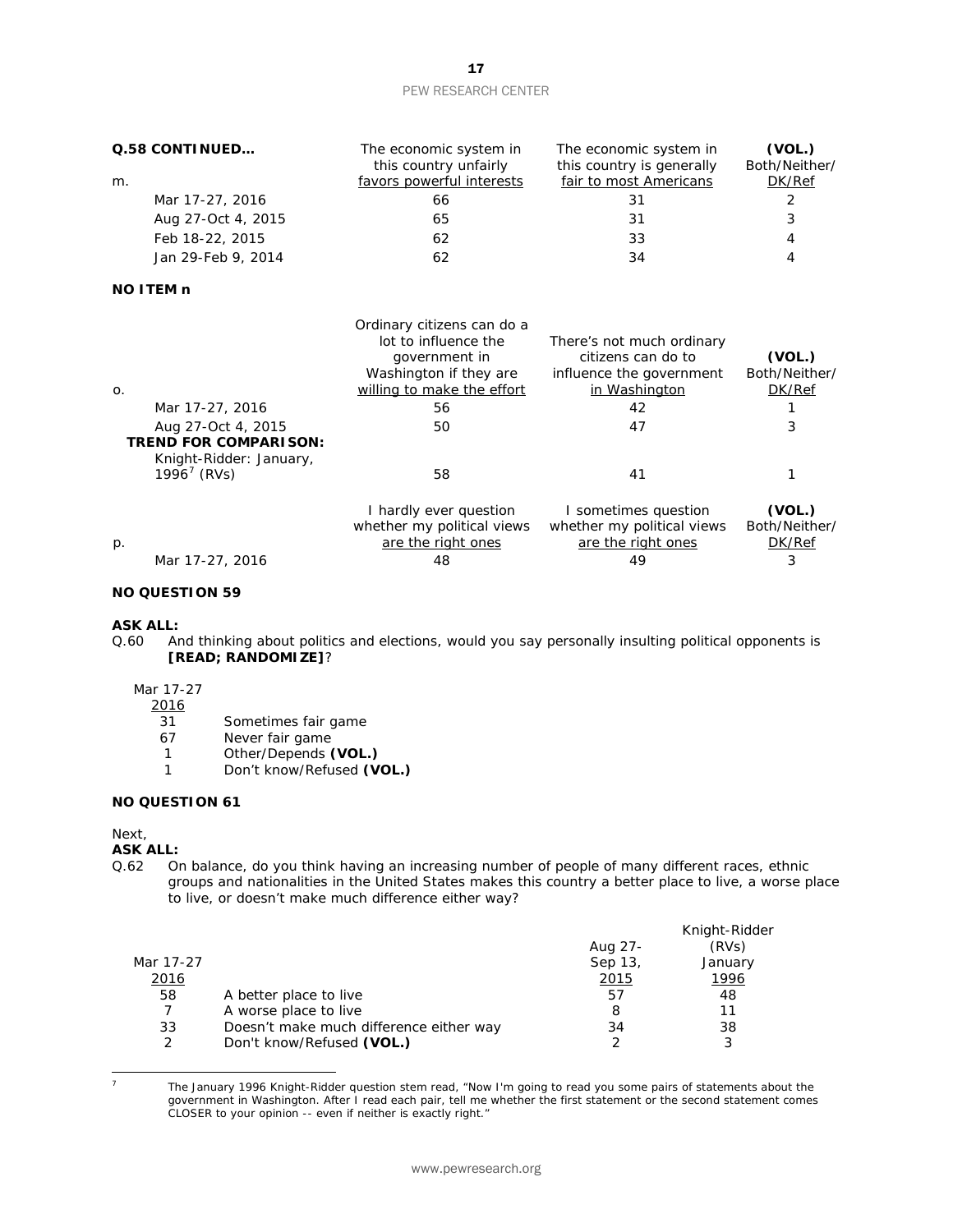#### **NO QUESTIONS 63-67**

#### **ASK ALL:**

Thinking about the nation's economy…

Q.68 How would you rate economic conditions in this country today… as excellent, good, only fair, or poor?

|                      |                  |          | Only        |             | (VOL.)       |
|----------------------|------------------|----------|-------------|-------------|--------------|
|                      | <b>Excellent</b> | Good     | <u>fair</u> | <u>Poor</u> | DK/Ref       |
| Mar 17-27, 2016      | 3                | 26       | 43          | 28          | 1            |
| Dec 8-13, 2015       | 3                | 24       | 45          | 28          | 1            |
| Sep 16-Oct 4, 2015   | 3                | 21       | 43          | 33          | $^{\star}$   |
| May 12-18, 2015      | 3                | 24       | 43          | 30          | $^\star$     |
| Feb 18-22, 2015      | $\overline{c}$   | 23       | 43          | 31          | $^\star$     |
| Jan 7-11, 2015       | 4                | 23       | 48          | 24          | $^\star$     |
| Oct 15-20, 2014      | 2                | 19       | 45          | 33          | 1            |
| Aug 20-24, 2014      | 1                | 19       | 48          | 31          | 1            |
| Jul 8-14, 2014       | $\overline{c}$   | 17       | 46          | 35          | $^{\star}$   |
| Apr 23-27, 2014 (U)  | 2                | 15       | 43          | 40          | 1            |
| Jan 15-19, 2014 (U)  | 1                | 15       | 45          | 39          | 1            |
| Dec $3-8$ , 2013 (U) | 1                | 14       | 48          | 36          | 1            |
| Oct 9-13, 2013       | $\mathbf{1}$     | 12       | 39          | 48          | $^\star$     |
| Sep 4-8, 2013        | $\overline{c}$   | 17       | 48          | 32          | $^{\star}$   |
| Jul 17-21, 2013      | $\overline{c}$   | 15       | 45          | 37          | 1            |
| Jun 12-16, 2013      | $\overline{c}$   | 21       | 47          | 29          | $^{\star}$   |
| Mar 13-17, 2013      | 1                | 15       | 43          | 40          | 1            |
|                      | 2                |          | 38          | 49          | 1            |
| Jan 9-13, 2013       | 1                | 11<br>14 | 50          | 35          | 1            |
| Dec 5-9, 2012        |                  |          |             |             |              |
| Oct 24-28, 2012      | $\mathbf{1}$     | 12       | 42          | 44          | 1            |
| Sep 12-16, 2012      | 1                | 12       | 43          | 44          | 1            |
| Jun 7-17, 2012       | 1                | 9        | 47          | 42          | 1            |
| Mar 7-11, 2012       | 1                | 9        | 38          | 51          | 1            |
| Feb 8-12, 2012       | 1                | 10       | 46          | 43          | 1            |
| Jan 11-16, 2012      | 2                | 9        | 42          | 47          | 1            |
| Dec 7-11, 2011       | $^{\star}$       | 8        | 38          | 53          | 1            |
| Aug 17-21, 2011      | 1                | 6        | 37          | 56          | 1            |
| Jun 15-19, 2011      | $^{\star}$       | 8        | 45          | 46          | 1            |
| Mar 30-Apr 3, 2011   | 1                | 7        | 38          | 53          | 1            |
| Feb 2-7, 2011        | 1                | 11       | 45          | 42          | 1            |
| Dec 1-5, 2010        | $\mathbf{1}$     | 8        | 44          | 45          | 1            |
| Oct 13-18, 2010      | 1                | 7        | 38          | 54          | 1            |
| Aug 25-Sep 6, 2010   | 1                | 7        | 43          | 48          | 1            |
| Jun 3-6, 2010        | 1                | 8        | 48          | 43          | 1            |
| Apr 21-26, 2010      | $\star$          | 11       | 39          | 49          | 1            |
| Mar 10-14, 2010      | 1                | 6        | 39          | 53          | 1            |
| Feb 3-9, 2010        | 1                | 7        | 38          | 53          | 1            |
| Dec 9-13, 2009       | 1                | 7        | 41          | 50          | 1            |
| Oct 28-Nov 8, 2009   | $^{\star}$       | 8        | 41          | 50          | 1            |
| Sep 30-Oct 4, 2009   | 1                | 8        | 43          | 48          | 1            |
| Aug 11-17, 2009      | $^{\star}$       | 8        | 38          | 52          | 2            |
| Jun 10-14, 2009      | 1                | 8        | 39          | 52          | $\mathbf{1}$ |
| Mar 9-12, 2009       | $^{\star}$       | 6        | 25          | 68          | 1            |
| Feb 4-8, 2009        | $^\star$         | 4        | 24          | 71          | 1            |
| December, 2008       | $^\star$         | 7        | 33          | 59          | 1            |
| November, 2008       | 1                | 6        | 28          | 64          | 1            |
| Late October, 2008   | $^\star$         | 7        | 25          | 67          | 1            |
| Early October, 2008  | 1                | 8        | 32          | 58          | 1            |
| Late September, 2008 | $^{\star}$       | 7        | 27          | 65          | 1            |
| July, 2008           | 1                | 9        | 39          | 50          | 1            |
| April, 2008          | 1                | 10       | 33          | 56          | $^{\star}$   |
| March, 2008          | 1                | 10       | 32          | 56          | 1            |
|                      |                  |          |             |             |              |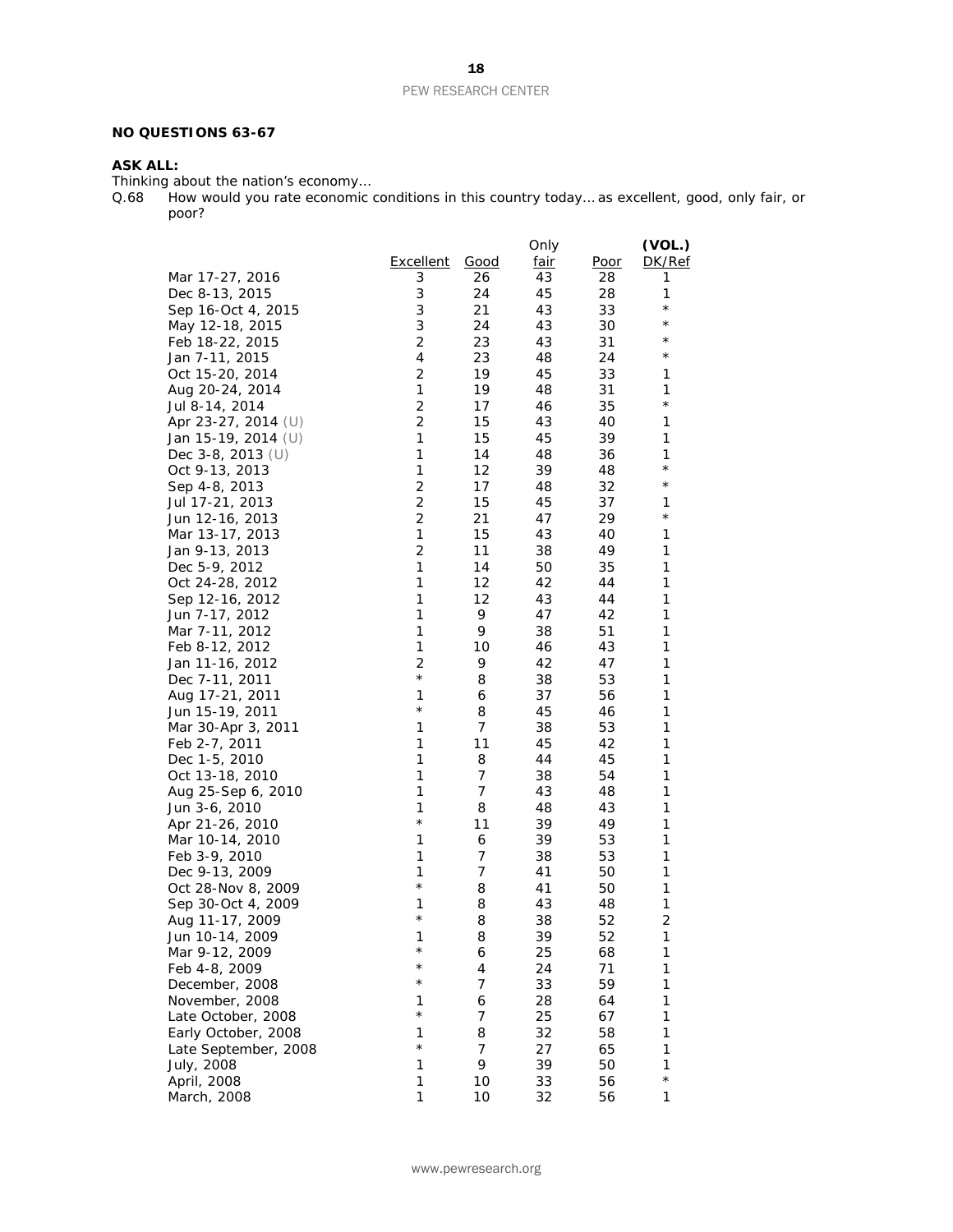| Q.68 CONTINUED                   |                  |      | Only |      | (VOL.) |
|----------------------------------|------------------|------|------|------|--------|
|                                  | <b>Excellent</b> | Good | fair | Poor | DK/Ref |
| Early February, 2008             | 1                | 16   | 36   | 45   | 2      |
| January, 2008                    | 3                | 23   | 45   | 28   | 1      |
| November, 2007                   | 3                | 20   | 44   | 32   | 1      |
| September, 2007                  | 3                | 23   | 43   | 29   | 2      |
| June, 2007                       | 6                | 27   | 40   | 25   | 2      |
| February, 2007                   | 5                | 26   | 45   | 23   | 1      |
| December, 2006                   | 6                | 32   | 41   | 19   | 2      |
| Early November, 2006 (RVs)       | 9                | 35   | 37   | 17   | 2      |
| Late October, 2006               | 6                | 27   | 40   | 25   | 2      |
| September, 2006                  | 5                | 32   | 41   | 20   | 2      |
| March, 2006                      | 4                | 29   | 44   | 22   | 1      |
| January, 2006                    | 4                | 30   | 45   | 19   | 2      |
| Early October, 2005              | 2                | 23   | 45   | 29   | 1      |
| Mid-September, 2005              | 3                | 28   | 44   | 24   | 1      |
| Mid-May, 2005                    | 3                | 29   | 47   | 20   |        |
| January, 2005                    | 3                | 36   | 45   | 15   |        |
| December, 2004                   | 3                | 33   | 43   | 20   | 1      |
| Early November, 2004 (RVs)       | 5                | 31   | 37   | 26   |        |
| Mid-September, 2004              | 4                | 34   | 40   | 20   | 2      |
| August, 2004                     | 3                | 30   | 45   | 21   | 1      |
| Late April, 2004                 | 4                | 34   | 38   | 22   | 2      |
| Late February, 2004 <sup>8</sup> | 2                | 29   | 42   | 26   | 1      |

# **ASK ALL:**<br>0.69 A

Q.69 A year from now, do you expect that economic conditions in the country as a whole will be better than they are at present, or worse, or just about the same as now?

|        |       |             | (VOL.)         |
|--------|-------|-------------|----------------|
| Better | Worse | <b>Same</b> | DK/Ref         |
| 22     | 17    | 55          | 6              |
| 20     | 22    | 54          | 4              |
| 23     | 21    | 53          | 3              |
| 25     | 20    | 53          | 2              |
| 27     | 20    | 52          | 1              |
| 31     | 17    | 51          | 1              |
| 27     | 21    | 50          | 3              |
| 22     | 22    | 54          | $\overline{c}$ |
| 26     | 22    | 51          | 1              |
| 25     | 24    | 49          | $\overline{2}$ |
| 27     | 22    | 50          | 1              |
| 25     | 28    | 44          | 3              |
| 28     | 25    | 46          | 1              |
| 33     | 19    | 47          | 1              |
|        |       | 41          | 1              |
| 33     | 25    | 40          | 2              |
| 37     | 25    | 36          | $\overline{2}$ |
| 43     | 8     | 42          | 8              |
| 34     | 11    | 50          | 5              |
| 44     | 14    | 38          | 4              |
| 44     | 10    | 42          | 3              |
| 34     | 16    | 46          | 3              |
| 28     | 18    | 50          | 4              |
| 29     | 18    | 50          | 2              |
| 29     | 23    | 46          | 2              |
| 35     | 16    | 45          | 4              |
| 42     | 19    | 36          | 3              |
| 42     | 16    | 40          | 3              |
|        | 25    | 32          |                |

<span id="page-18-0"></span><sup>8</sup> Earlier trends available from Gallup.

 $\overline{a}$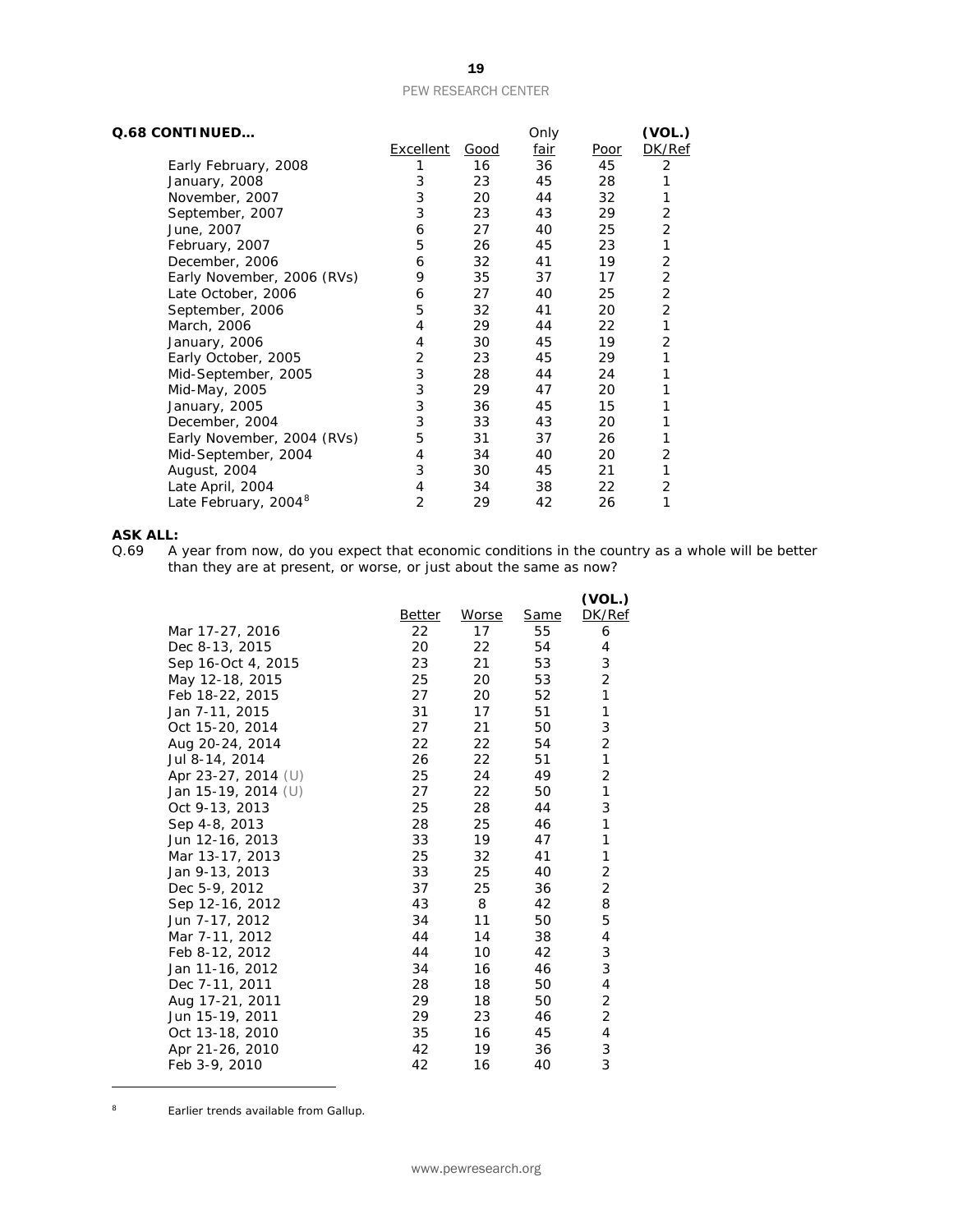| Q.69 CONTINUED                |        |       |      | (VOL.)                   |
|-------------------------------|--------|-------|------|--------------------------|
|                               | Better | Worse | Same | DK/Ref                   |
| Dec 9-13, 2009                | 42     | 17    | 38   | 3                        |
| Oct 28-Nov 8, 2009            | 39     | 19    | 39   | $\overline{c}$           |
| Sep 30-Oct 4, 2009            | 45     | 15    | 38   | 3                        |
| Aug 11-17, 2009               | 45     | 19    | 33   | 3                        |
| Jun 10-14, 2009               | 48     | 16    | 34   | $\overline{c}$           |
| Mar 9-12, 2009                | 41     | 19    | 37   | 3                        |
| Feb 4-8, 2009                 | 40     | 18    | 38   | $\overline{\mathcal{A}}$ |
| December, 2008                | 43     | 17    | 36   | 4                        |
| Early October, 2008           | 46     | 16    | 30   | 8                        |
| July, 2008                    | 30     | 21    | 41   | 8                        |
| March, 2008                   | 33     | 22    | 39   | 6                        |
| January, 2008                 | 20     | 26    | 48   | 6                        |
| September, 2007               | 19     | 23    | 53   | 5                        |
| June, 2007                    | 16     | 24    | 55   | 5                        |
| February, 2007                | 17     | 20    | 58   | 5                        |
| December, 2006                | 22     | 18    | 56   | 4                        |
| September, 2006               | 16     | 25    | 55   | 4                        |
| January, 2006                 | 20     | 22    | 55   | 3                        |
| Early October, 2005           | 20     | 32    | 45   | 3                        |
| Mid-September, 2005           | 18     | 37    | 43   | $\overline{c}$           |
| Mid-May, 2005                 | 18     | 24    | 55   | 3                        |
| January, 2005                 | 27     | 18    | 52   | 3                        |
| August, 2004                  | 36     | 9     | 47   | 8                        |
| Late February, 2004           | 39     | 12    | 41   | 8                        |
| September, 2003               | 37     | 17    | 43   | 3                        |
| May, 2003                     | 43     | 19    | 35   | 3                        |
| Late March, 2003              | 33     | 23    | 37   | 7                        |
| January, 2003                 | 30     | 20    | 44   | 6                        |
| January, 2002                 | 44     | 17    | 36   | 3                        |
| Newsweek: January, 2001       | 18     | 33    | 44   | 5                        |
| June, 2000                    | 15     | 24    | 55   | 6                        |
| Early October, 1998 (RVs)     | 16     | 22    | 57   | 5                        |
| Early September, 1998         | 18     | 17    | 61   | 4                        |
| May, 1990                     | 18     | 31    | 45   | 6                        |
| February, 1989                | 25     | 22    | 49   | 4                        |
| September, 1988 (RVs)         | 24     | 16    | 51   | 9                        |
| May, 1988                     | 24     | 20    | 46   | 10                       |
| January, 1988                 | 22     | 26    | 45   | 7                        |
| Newsweek: January, 1984 (RVs) | 35     | 13    | 49   | 3                        |

# **ASK ALL:**<br>Q.70 Th

Q.70 Thinking now about job opportunities where you live, would you say there are plenty of jobs available in your community or are jobs difficult to find?

|                       |           |                                  | (VOL.)             |        |
|-----------------------|-----------|----------------------------------|--------------------|--------|
|                       | Plenty of | Jobs are                         | Lots of some jobs, | (VOL.) |
|                       |           | jobs available difficult to find | few of others      | DK/Ref |
| Mar 17-27, 2016       | 44        | 51                               |                    |        |
| Dec 8-13, 2015        | 41        | 53                               |                    |        |
| May 12-18, 2015       | 40        | 53                               |                    |        |
| Jan 7-11, 2015        | 36        | 57                               |                    |        |
| Aug 20-24, 2014       | 33        | 58                               |                    |        |
| Jul 8-14, 2014        | 29        | 62                               |                    |        |
| Apr 23-27, 2014 $(U)$ | 27        | 65                               |                    |        |
| Jun 12-16, 2013       | 29        | 64                               |                    |        |
| Dec 5-9, 2012         | 22        | 68                               | 5                  |        |
| Jan 11-16, 2012       | 16        | 78                               |                    |        |
| Jun 15-19, 2011       | 14        | 79                               |                    |        |
| Dec 1-5, 2010         | 14        | 79                               |                    |        |

20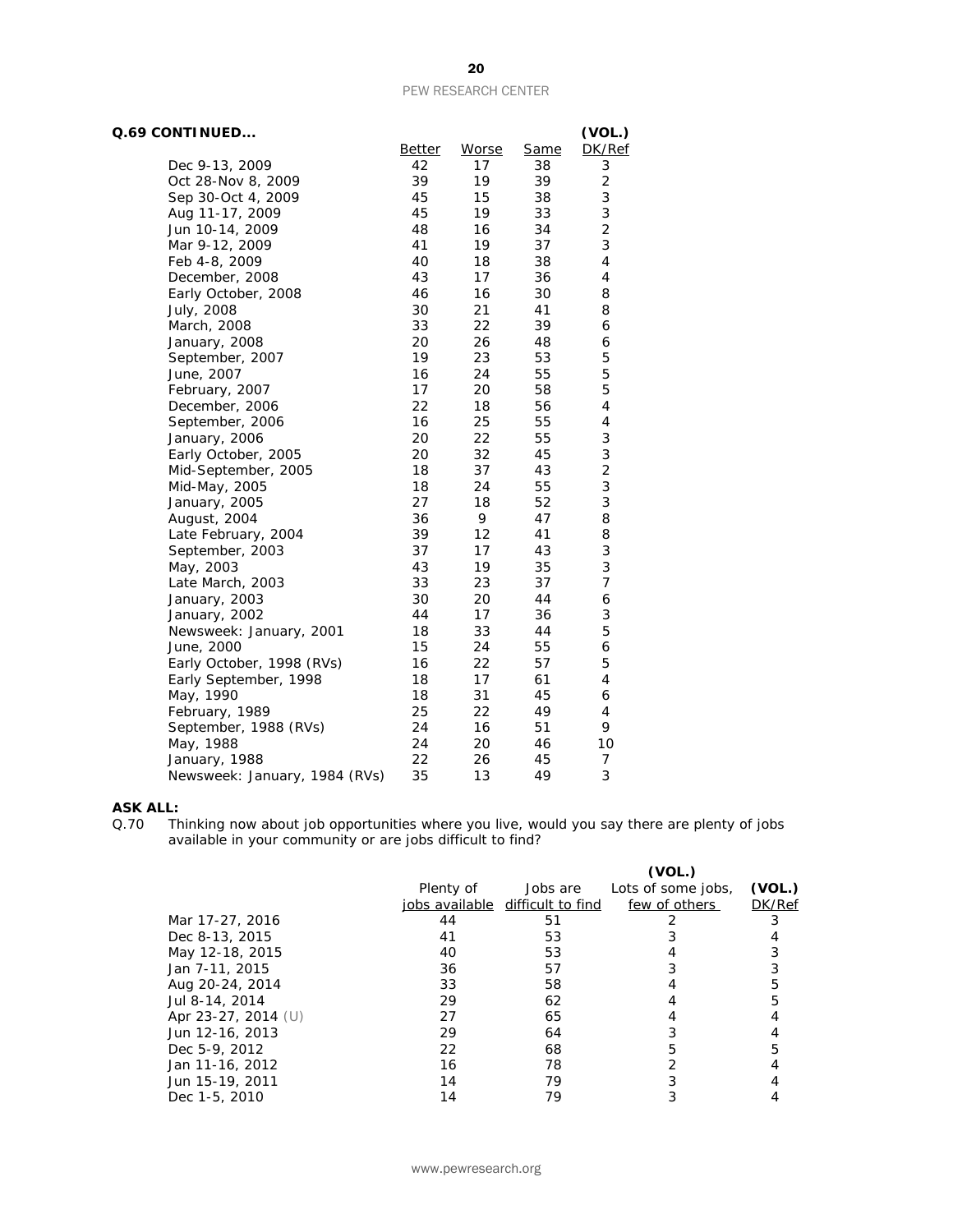| Q.70 CONTINUED<br>(VOL.) |           |                                  |                    |                |
|--------------------------|-----------|----------------------------------|--------------------|----------------|
|                          | Plenty of | Jobs are                         | Lots of some jobs, | (VOL.)         |
|                          |           | jobs available difficult to find | few of others      | DK/Ref         |
| Mar 10-14, 2010          | 10        | 85                               | 3                  | $\overline{2}$ |
| Sep 30-Oct 4, 2009       | 14        | 79                               | 3                  | 3              |
| Feb 4-8, 2009            | 11        | 80                               | 3                  | 6              |
| December, 2008           | 19        | 73                               | 4                  | 4              |
| Early October, 2008      | 25        | 64                               | 4                  | 7              |
| July, 2008               | 31        | 58                               | 4                  | 7              |
| April, 2008              | 30        | 61                               | 4                  | 5              |
| Early February, 2008     | 34        | 53                               | 5                  | $\,$ 8 $\,$    |
| November, 2007           | 41        | 48                               | 4                  | 7              |
| September, 2007          | 36        | 50                               | 6                  | 8              |
| June, 2007               | 39        | 49                               | 5                  | 7              |
| February, 2007           | 39        | 48                               | 6                  | 7              |
| December, 2006           | 40        | 49                               | 5                  | 6              |
| March, 2006              | 37        | 56                               | 3                  | 4              |
| January, 2006            | 33        | 56                               | 6                  | 5              |
| Early October, 2005      | 36        | 56                               | 4                  | 4              |
| May, 2005                | 30        | 60                               | 6                  | 4              |
| January, 2005            | 32        | 58                               | 5                  | 5              |
| Mid-September, 2004      | 31        | 52                               | 6                  | 11             |
| August, 2004             | 34        | 55                               | 4                  | 7              |
| Late April, 2004         | 30        | 57                               | 4                  | 9              |
| Late February, 2004      | 31        | 59                               | 5                  | 6              |
| Mid-January, 2004        | 27        | 60                               | 6                  | 7              |
| October, 2003            | 24        | 66                               | 5                  | 5              |
| June, 2002               | 31        | 59                               | 4                  | 6              |
| June, 2001               | 42        | 44                               | 8                  | 6              |
| U.S. News: August, 1992  | 15        | 76                               | 6                  | 3              |
| U.S. News: May, 1992     | 16        | 77                               | 4                  | $\mathsf{3}$   |
| U.S. News: January, 1992 | 12        | 79                               | 6                  | 3              |

### **NO QUESTIONS 71-73**

# **ASK ALL:**<br>Q.74 W

Which of the following comes closer to your view about the federal government's efforts to prevent terrorism **[READ AND RANDOMIZE]**?

| Mar 17-27 |                                                               | Dec 8-13, |
|-----------|---------------------------------------------------------------|-----------|
| 2016      |                                                               | 2015      |
|           | Muslims living in the U.S. should be subject to more scrutiny |           |
| 33        | than people in other religious groups                         | 32        |
|           | Muslims living in the U.S. should NOT be subject to           |           |
| 60        | additional scrutiny solely because of their religion          | 61        |
|           | Don't know/Refused (VOL.)                                     |           |

# **RANDOMIZE Q.75 AND Q.76**

**ASK ALL:**<br>Q.75 Do Do you think abortion should be **[READ IN ORDER TO RANDOM HALF OF SAMPLE, IN REVERSE ORDER TO OTHER HALF OF SAMPLE]**?

|                 | Legal  | Legal   | <b>Illegal</b> | Illegal |        | NET      | <b>NET</b> |
|-----------------|--------|---------|----------------|---------|--------|----------|------------|
|                 | in all | in most | in most        | in all  | (VOL.) | Legal in | Illegal in |
|                 | cases  | cases   | cases          | cases   | DK/Ref | all/most | all/most   |
| Mar 17-27, 2016 | 24     | 33      | 24             | 16      | 3      | 56       | 41         |
| Sep 22-27, 2015 | 20     | 31      | 25             | 18      | 6      | 51       | 43         |
| Sep 2-9, 2014   | 22     | 34      | 26             | 14      | 5      | 55       | 40         |
| Jul 17-21, 2013 | 20     | 34      | 24             | 15      |        | 54       | 40         |
| Oct 24-28, 2012 | 23     | 32      | 25             | 13      |        | 55       | 39         |
| Apr 4-15, 2012  | 23     | 31      | 23             | 16      |        | 53       | 39         |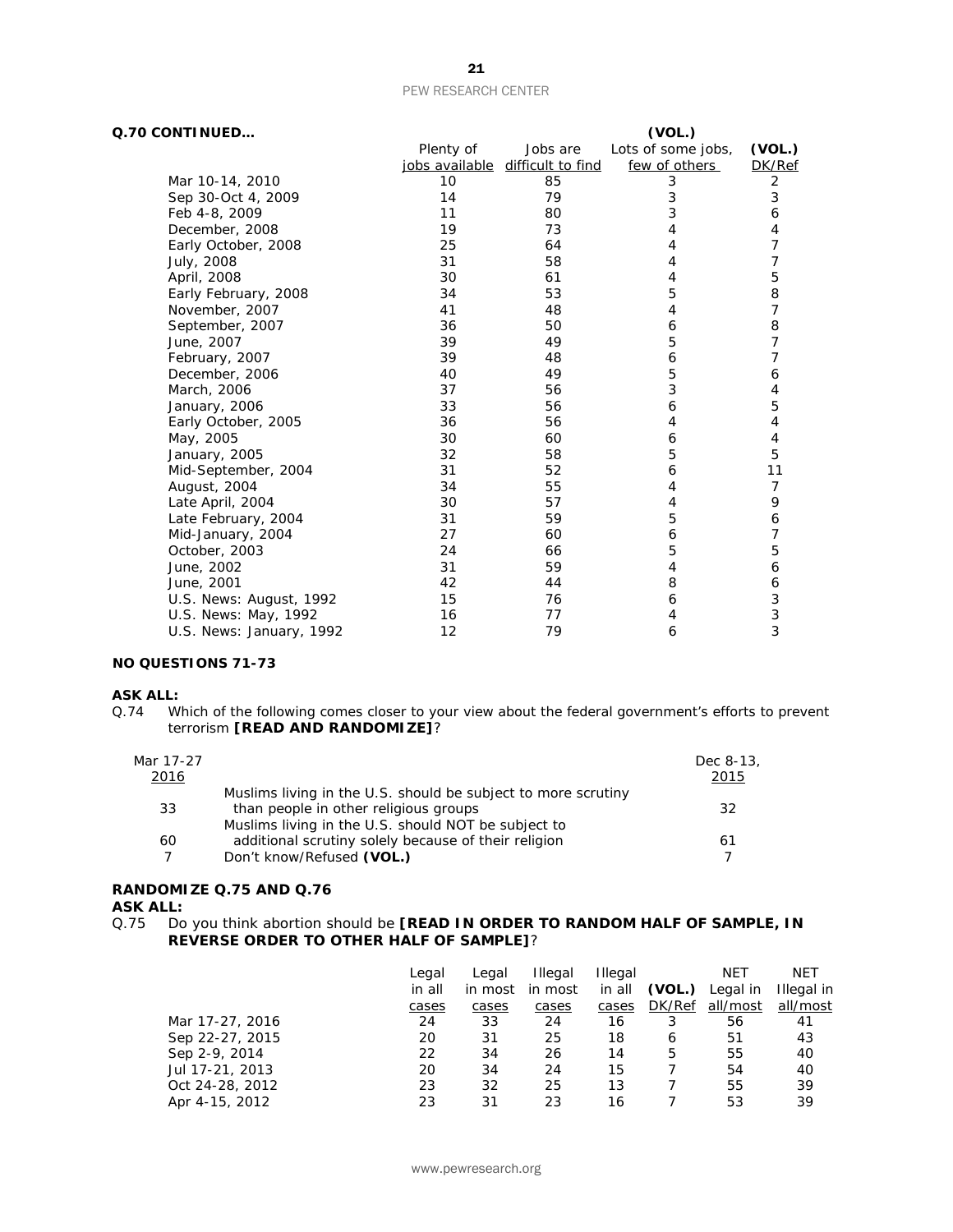#### **Q. 75 CONTINUED…**

|                                 | Legal  | Legal   | <b>Illegal</b> | <b>Illegal</b> |                | <b>NET</b> | <b>NET</b> |
|---------------------------------|--------|---------|----------------|----------------|----------------|------------|------------|
|                                 | in all | in most | in most        | in all         | (VOL.)         | Legal in   | Illegal in |
|                                 | cases  | cases   | cases          | cases          | DK/Ref         | all/most   | all/most   |
| Nov 9-14, 2011                  | 20     | 31      | 26             | 17             | 6              | 51         | 43         |
| Sep 22-Oct 4, 2011              | 19     | 35      | 25             | 16             | 5              | 54         | 41         |
| Feb 22-Mar 1, 2011              | 18     | 36      | 26             | 16             | 4              | 54         | 42         |
| Jul 21-Aug 5, 2010              | 17     | 33      | 27             | 17             | $\overline{7}$ | 50         | 44         |
| August 11-27, 2009              | 16     | 31      | 27             | 17             | 8              | 47         | 45         |
| April, 2009                     | 18     | 28      | 28             | 16             | 10             | 46         | 44         |
| Late October, 2008              | 18     | 35      | 24             | 16             | 7              | 53         | 40         |
| Mid-October, 2008               | 19     | 38      | 22             | 14             | 7              | 57         | 36         |
| August, 2008                    | 17     | 37      | 26             | 15             | 5              | 54         | 41         |
| June, 2008                      | 19     | 38      | 24             | 13             | 6              | 57         | 37         |
| November, 2007                  | 18     | 33      | 29             | 15             | 5              | 51         | 44         |
| October, 2007                   | 21     | 32      | 24             | 15             | 8              | 53         | 39         |
| August, 2007                    | 17     | 35      | 26             | 17             | 5              | 52         | 43         |
| AP/Ipsos-Poll: February, 2006   | 19     | 32      | 27             | 16             | 6              | 51         | 43         |
| ABC/WaPo: December, 2005        | 17     | 40      | 27             | 13             | 3              | 57         | 40         |
| ABC/WaPo: April, 2005           | 20     | 36      | 27             | 14             | 3              | 56         | 41         |
| ABC/WaPo: December, 2004        | 21     | 34      | 25             | 17             | 3              | 55         | 42         |
| ABC/WaPo: May, 2004             | 23     | 31      | 23             | 20             | 2              | 54         | 43         |
| ABC/WaPo: January, 2003         | 23     | 34      | 25             | 17             | 2              | 57         | 42         |
| ABC/WaPo: August, 2001          | 22     | 27      | 28             | 20             | 3              | 49         | 48         |
| ABC/BeliefNet: June, 2001       | 22     | 31      | 23             | 20             | 4              | 53         | 43         |
| ABC/WaPo: January, 2001         | 21     | 38      | 25             | 14             | 1              | 59         | 39         |
| ABC/WaPo: September, 2000 (RVs) | 20     | 35      | 25             | 16             | 3              | 55         | 41         |
| ABC/WaPo: July, 2000            | 20     | 33      | 26             | 17             | 4              | 53         | 43         |
| ABC/WaPo: September, 1999       | 20     | 37      | 26             | 15             | 2              | 57         | 41         |
| ABC/WaPo: March, 1999           | 21     | 34      | 27             | 15             | 3              | 55         | 42         |
| ABC/WaPo: July, 1998            | 19     | 35      | 29             | 13             | 4              | 54         | 42         |
| ABC/WaPo: August, 1996          | 22     | 34      | 27             | 14             | 3              | 56         | 41         |
| ABC/WaPo: June, 1996            | 24     | 34      | 25             | 14             | 2              | 58         | 39         |
| ABC/WaPo: October, 1995         | 26     | 35      | 25             | 12             | 3              | 61         | 37         |
| ABC: September, 1995            | 24     | 36      | 25             | 11             | 4              | 60         | 36         |
| ABC/WaPo: July, 1995            | 27     | 32      | 26             | 14             | 1              | 59         | 40         |
|                                 |        |         |                |                |                |            |            |

### **RANDOMIZE Q.75 AND Q.76**

# **ASK ALL:**<br>0.76 Do

Do you strongly favor, favor, oppose, or strongly oppose allowing gays and lesbians to marry legally?

|                            |       | -Favor-<br>Strongly |              |       | -Oppose-<br>Strongly |               |        |
|----------------------------|-------|---------------------|--------------|-------|----------------------|---------------|--------|
|                            |       |                     |              |       |                      |               |        |
|                            | Total | <u>favor</u>        | <u>Favor</u> | Total | oppose               | <u>Oppose</u> | DK/Ref |
| Mar 17-27, 2016            | 55    | 26                  | 30           | 37    | 15                   | 22            |        |
| Jul 14-20, 2015            | 54    | 28                  | 26           | 39    | 18                   | 20            |        |
| May 12-18, 2015            | 57    | 28                  | 28           | 39    | 21                   | 18            | 5      |
| Sep 2-9, 2014              | 49    | 24                  | 25           | 41    | 20                   | 22            | 10     |
| Feb 12-26, 2014            | 54    | 24                  | 30           | 39    | 19                   | 20            | 7      |
| May 1-5, 2013 <sup>9</sup> | 51    | 21                  | 30           | 42    | 19                   | 22            | 8      |
| Mar 13-17, 2013            | 49    | 22                  | 27           | 44    | 22                   | 21            | 8      |
| Oct 24-28, 2012            | 49    | 22                  | 27           | 40    | 19                   | 21            | 11     |
| Jun 28-Jul 9, 2012         | 48    | 23                  | 25           | 44    | 24                   | 20            | 8      |
| Jun 7-17, 2012             | 48    | 23                  | 25           | 44    | 23                   | 21            | 9      |
|                            |       |                     |              |       |                      |               |        |

<span id="page-21-0"></span> $\circ$ 

 $^{9}$  In May 1-5, 2013, Jun 28-Jul 9, 2012, Sep 22-Oct 4, 2011, July 21-Aug 5, 2010, Aug 11-17, 2009, August 2008, August 2007, Early January 2007, Early November 2006, March 2006, July 2005, December 2004, Early February 2004, November 2003, Mid-July 2003, March 2001 and June 1996 the question was asked as part of a list of items. In Jun 7-17, 2012, Apr 4-15, 2012, August 2009, April 2009, May 2008 and June 2008, the question read "allowing gay and lesbian couples;" all other instances read "allowing gays and lesbians."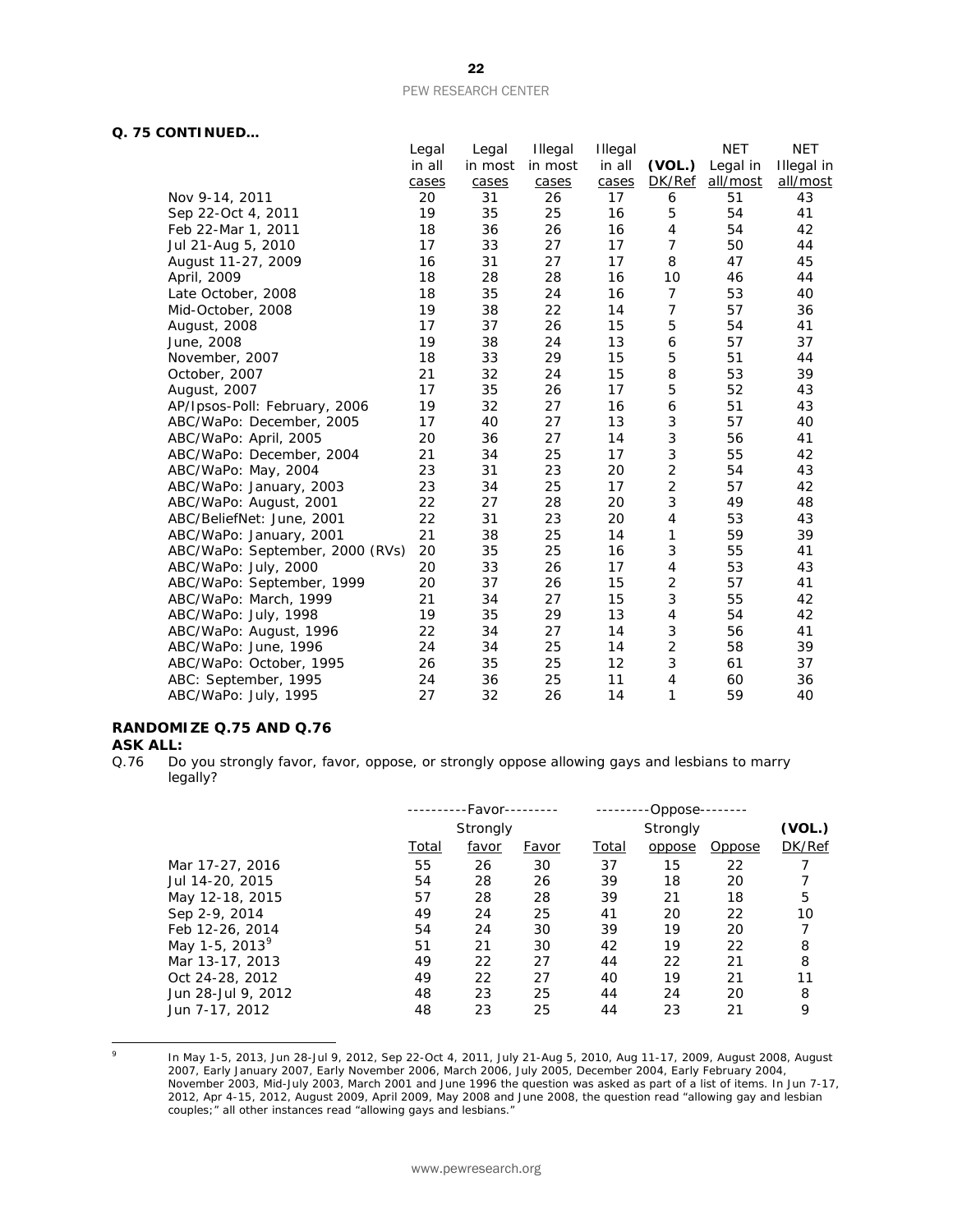#### **Q.76 CONTINUED…**

|                            |       | --------Favor---------                        |              | -------      | $-Oppose$ -------- |               |                |
|----------------------------|-------|-----------------------------------------------|--------------|--------------|--------------------|---------------|----------------|
|                            |       | Strongly                                      |              | Strongly     |                    |               | (VOL.)         |
|                            | Total | favor                                         | <u>Favor</u> | <b>Total</b> | oppose             | <b>Oppose</b> | DK/Ref         |
| Apr 4-15, 2012             | 47    | 22                                            | 25           | 43           | 22                 | 21            | 11             |
| Sep 22-Oct 4, 2011         | 46    | $\mathord{\hspace{1pt}\text{--}\hspace{1pt}}$ | $- -$        | 44           | $- -$              | $- -$         | 9              |
| Feb 22-Mar 1, 2011         | 45    | 20                                            | 25           | 46           | 25                 | 21            | 9              |
| Aug 25-Sep 6, 2010         | 43    | 16                                            | 27           | 47           | 26                 | 22            | 10             |
| Jul 21-Aug 5, 2010         | 41    | 17                                            | 24           | 48           | 24                 | 24            | 10             |
| Aug 11-17, 2009            | 39    | 14                                            | 25           | 53           | 31                 | 22            | 8              |
| Mid-April, 2009            | 35    | 14                                            | 21           | 54           | 31                 | 23            | 11             |
| August, 2008               | 39    | 13                                            | 26           | 52           | 30                 | 22            | 9              |
| June, 2008                 | 40    | 15                                            | 25           | 52           | 31                 | 21            | 8              |
| Late May, 2008             | 38    | 15                                            | 23           | 49           | 29                 | 20            | 13             |
| November, 2007             | 36    | 12                                            | 24           | 54           | 29                 | 25            | 10             |
| August, 2007               | 36    | 13                                            | 23           | 55           | 31                 | 24            | 9              |
| Early January, 2007        | 37    | 13                                            | 24           | 55           | 33                 | 22            | 8              |
| Early November, 2006 (RVs) | 30    | 10                                            | 20           | 57           | 31                 | 26            | 13             |
| July, 2006                 | 35    | 12                                            | 23           | 56           | 31                 | 25            | 9              |
| June, 2006                 | 33    | 13                                            | 20           | 55           | 32                 | 23            | 12             |
| March, 2006                | 39    | 10                                            | 29           | 51           | 28                 | 23            | 10             |
| July, 2005                 | 36    | 13                                            | 23           | 53           | 31                 | 22            | 11             |
| December, 2004             | 32    | 14                                            | 18           | 61           | 38                 | 23            | $\overline{7}$ |
| August, 2004               | 29    | 8                                             | 21           | 60           | 35                 | 25            | 11             |
| July, 2004                 | 32    | 10                                            | 22           | 56           | 33                 | 23            | 12             |
| Mid-March, 2004            | 32    | 10                                            | 22           | 59           | 35                 | 24            | 9              |
| Early February, 2004       | 30    | 9                                             | 21           | 63           | 42                 | 21            | 7              |
| November, 2003             | 30    | 10                                            | 20           | 62           | 41                 | 21            | 8              |
| October, 2003              | 30    | 9                                             | 21           | 58           | 33                 | 25            | 12             |
| Mid-July, 2003             | 38    | 10                                            | 28           | 53           | 30                 | 23            | 9              |
| March, 2001                | 35    | 8                                             | 27           | 57           | 34                 | 23            | 8              |
| June, 1996                 | 27    | 6                                             | 21           | 65           | 41                 | 24            | 8              |

#### **ASK ALL:**

Thinking about free trade agreements…

Q.77 In general, do you think that free trade agreements between the U.S. and other countries have been a good thing or a bad thing for the United States?  $\overline{N}$ 

|            |                  | (VOL.) |
|------------|------------------|--------|
| Good thing | <b>Bad thing</b> | DK/Ref |
| 51         | 39               | 10     |
| 58         | 33               |        |
| 59         | 30               | 10     |
| 48         | 41               | 12     |
| 52         | 34               | 14     |
|            |                  |        |

#### **TREND FOR COMPARISON:**

*In general, do you think that free trade agreements like NAFTA and the policies of the World Trade Organization have been a good thing or a bad thing for the United States?*

|                              |            |           | (VOL.) |
|------------------------------|------------|-----------|--------|
|                              | Good thing | Bad thing | DK/Ref |
| Nov 4-7, 2010                | 35         | 44        | 21     |
| Oct 28-Nov 8, 2009           | 43         | 32        | 25     |
| Mar 31-Apr 21, 2009          | 44         | 35        | 21     |
| April, 2008                  | 35         | 48        | 17     |
| November, 2007               | 40         | 40        | 20     |
| December, 2006 <sup>10</sup> | 44         | 35        | 21     |

<span id="page-22-0"></span> $10<sup>10</sup>$ 

<sup>10</sup> In December 2006, December 2004, July 2004 and March 2004, the question wording asked about: "free trade agreements like NAFTA and the World Trade Organization," and did not mention "policies of" the World Trade Organization. In October 2005 the question asked: "So far, do you think that NAFTA has been a good thing or a bad thing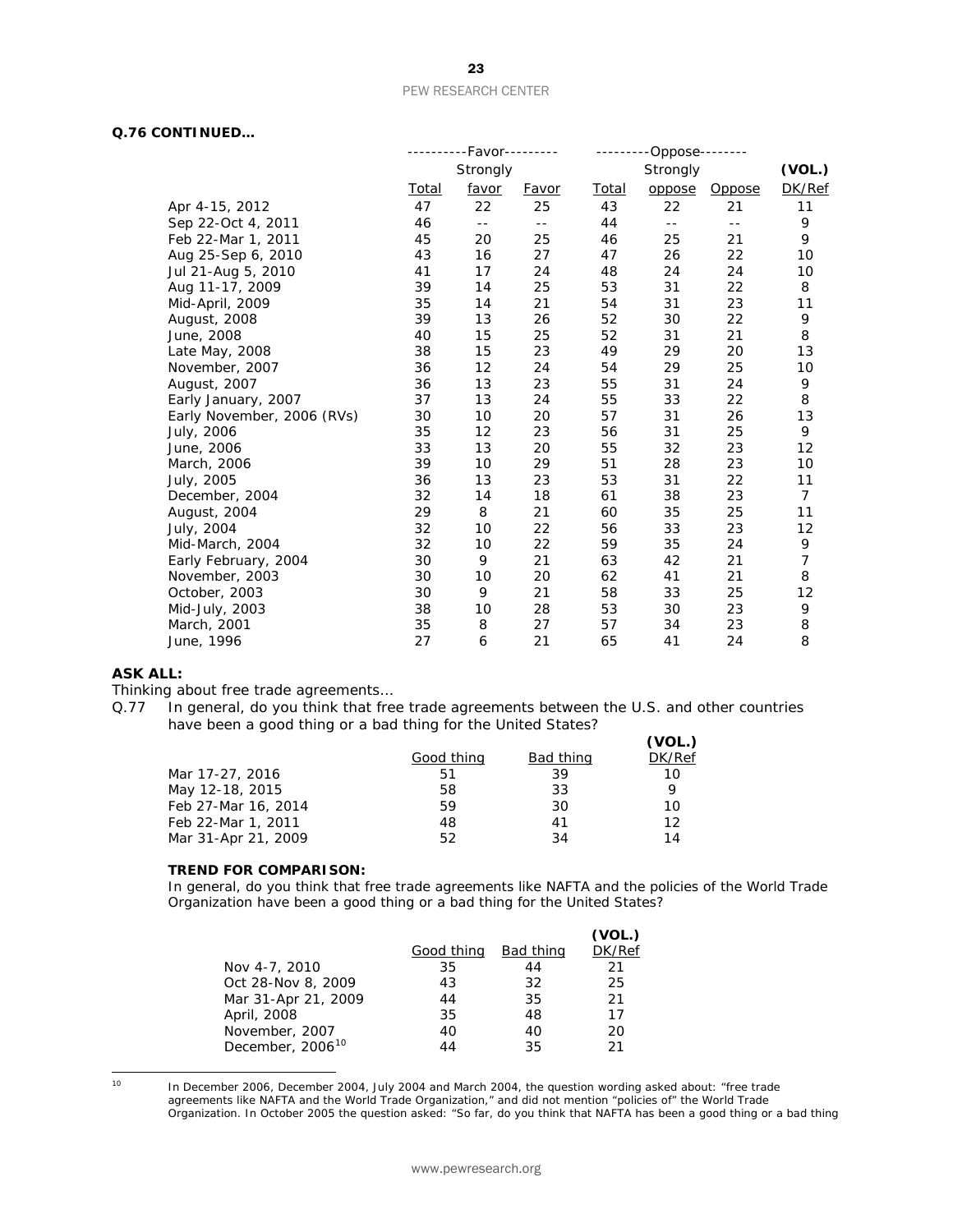#### **Q.77 TREND FOR COMPARISON CONTINUED…**

|                       |            |                  | (VOL.) |
|-----------------------|------------|------------------|--------|
|                       | Good thing | <b>Bad thing</b> | DK/Ref |
| Late October, 2005    | 44         | 34               | 22     |
| December, 2004        | 47         | 34               | 19     |
| July, 2004            | 47         | 34               | 19     |
| March, 2004           | 44         | 37               | 19     |
| December, 2003        | 34         | 33               | 33     |
| Early September, 2001 | 49         | 29               | 22     |
| November, 1997        | 45         | 34               | 21     |
| September, 1997       | 47         | 30               | 23     |

# **ASK ALL:**<br>Q.78 Th

Thinking about the financial situation of you and your family... Do you think free trade agreements have definitely helped, probably helped, probably hurt, or definitely hurt the financial situation of you and your family?

|                    |            |          |             |            | (VOL.)<br>Neither/<br>Doesn't<br>affect me/ |        |
|--------------------|------------|----------|-------------|------------|---------------------------------------------|--------|
|                    | Definitely | Probably | Probably    | Definitely | Hasn't helped                               | (VOL.) |
|                    | helped     | helped   | <u>hurt</u> | hurt       | or hurt                                     | DK/Ref |
| Mar 17-27, 2016    | 6          | 39       | 26          | 11         | 10                                          | 8      |
| May 12-18, 2015    | 4          | 38       | 24          | 12         | 11                                          | 10     |
| Nov 4-7, 2010      | 3          | 23       | 27          | 19         | 16                                          | 12     |
| Oct 28-Nov 8, 2009 | 4          | 29       | 26          | 14         | 11                                          | 17     |
| April, 2008        | 3          | 24       | 32          | 16         | 13                                          | 12     |
| December, 2006     | 3          | 32       | 24          | 12         | 11                                          | 18     |
| July, 2004         | 2          | 31       | 25          | 16         | 12                                          | 13     |
| December, 2003     | 2          | 25       | 24          | 14         | 15                                          | 20     |

#### **NO QUESTION 79**

#### **ASK ALL:**

1

Q.80 Do you think it is the responsibility of the federal government to make sure all Americans have health care coverage, or is that not the responsibility of the federal government?

|                         | Yes, government | No, not government | (VOL.) |
|-------------------------|-----------------|--------------------|--------|
|                         | responsibility  | responsibility     | DK/Ref |
| Mar 17-27, 2016         | 51              | 46                 | 2      |
| Jan 23-Feb 9, 2014      | 47              | 50                 | 3      |
| Gallup: Nov 7-10, 2013  | 42              | 56                 | 2      |
| Gallup: Nov 15-18, 2012 | 44              | 54                 | 2      |
| Gallup: Nov 3-6, 2011   | 50              | 46                 | 4      |
| Gallup: Nov 4-7, 2010   | 47              | 50                 | 3      |
| Gallup: Nov 5-8, 2009   | 47              | 50                 | 3      |
| Gallup: November, 2008  | 54              | 41                 | 5      |
| Gallup: November, 2007  | 64              | 33                 | 3      |
| Gallup: November, 2006  | 69              | 28                 | 3      |
| Gallup: November, 2005  | 58              | 38                 | 4      |
| Gallup: November, 2004  | 64              | 34                 | 2      |
| Gallup: November, 2003  | 59              | 39                 | 2      |
| Gallup: November, 2002  | 62              | 35                 | 3      |
| Gallup: November, 2001  | 62              | 34                 | 4      |
| Gallup: September, 2000 | 64              | 31                 | 5      |
| Gallup: January, 2000   | 59              | 38                 | 3      |
|                         |                 |                    |        |

from a U.S. point of view?" In December 2003 the question wording asked about "free trade agreements like NAFTA and the WTO;" full names of the organizations were read out only if the respondent was uncertain. In Early September 2001 and earlier the question asked about: "…NAFTA, the North American Free Trade Agreement..."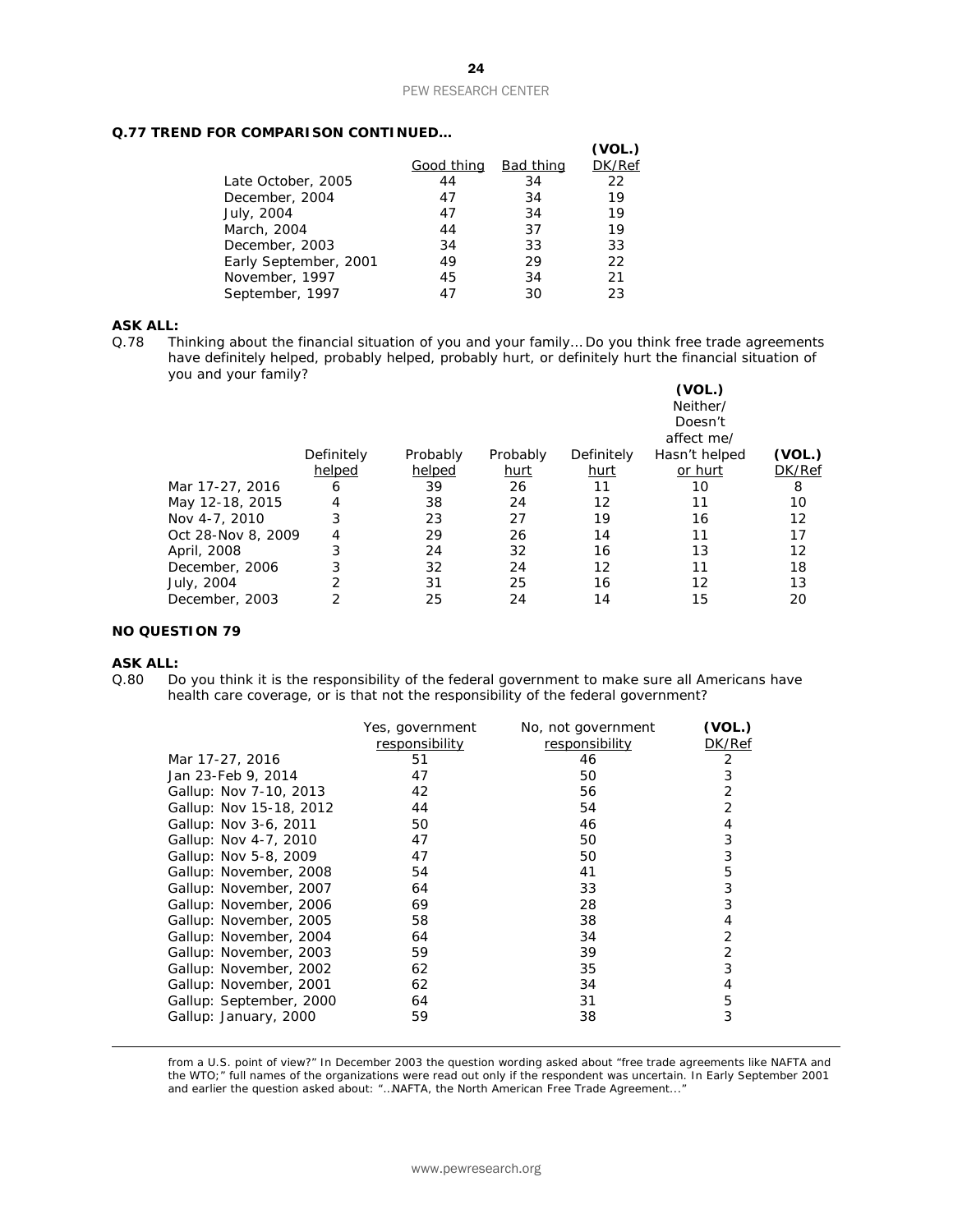#### **NO QUESTIONS 81-84**

# **ASK ALL:**<br>0.85 W

Which comes closer to your view about how to handle undocumented immigrants who are now living in the U.S.? **[READ AND RANDOMIZE]**

# **ASK IF NOT ALLOWED TO STAY IN COUNTRY LEGALLY (Q.85=1) [N=524]:**<br>Q.86 Do you think there should be a national law enforcement effort to deport all

Do you think there should be a national law enforcement effort to deport all immigrants who are now living in the U.S. illegally, or should that not be done?

|                               | Allowed | Not allowed | Should be        | <b>Should NOT be</b>   |               |        |
|-------------------------------|---------|-------------|------------------|------------------------|---------------|--------|
|                               | to stay | to stay     | law enforcement  | law enforcement (VOL.) |               | (VOL.) |
|                               | legally | legally     | effort to deport | effort to deport       | <i>DK/Ref</i> | DK/Ref |
| Mar 17-27, 2016               | 75      | 23          | 17               | 5                      |               |        |
| Sep 22-27, 2015               | 74      | 24          |                  |                        |               |        |
| May 12-18, 2015               | 72      | 27          |                  |                        |               |        |
| Dec $3-7$ , 2014 (U)          | 70      | 27          |                  |                        |               |        |
| Oct 15-20, 2014               | 71      | 25          |                  |                        |               |        |
| Jul 8-14, 2014                | 68      | 30          |                  |                        |               |        |
| Feb 14-23, 2014               | 73      | 24          |                  |                        |               |        |
| Jun 12-16, 2013               | 71      | 27          |                  |                        |               |        |
| May 1-5, 2013                 | 73      | 25          |                  |                        |               |        |
| Mar 13-17, 2013 <sup>11</sup> |         |             |                  |                        |               |        |

**(VOL.)**

#### **ASK ALL FORM 1 ONLY [N=1,130]:**

Q.87F1 All in all, would you favor or oppose building a fence along the entire border with Mexico?

| Mar 17-27    |                           | Sep 22-27, | Sep 22-Oct 4, |
|--------------|---------------------------|------------|---------------|
| <u> 2016</u> |                           | 2015       | $2011^{12}$   |
| 38           | Favor                     | 46         | 46            |
| 58           | Oppose                    | 48         | 47            |
| 4            | Don't know/Refused (VOL.) | ь          | h             |

#### **TRENDS FOR COMPARISON:**

*Building a fence along 700 miles of the border with Mexico*

|                      |       |        | (VOL.) |
|----------------------|-------|--------|--------|
|                      | Favor | Oppose | DK/Ref |
| January, 2007        | 46    | 48     | h      |
| CNN: September, 2006 | 54    | 44     |        |

#### **ASK ALL FORM 2 ONLY [N=1,124]:**

Q.88F2 All in all, would you favor or oppose building a wall along the entire border with Mexico?

Mar 17-27

2016

- 34 Favor<br>62 Oppos
- 62 Oppose<br>4 Don't kr

4 Don't know/Refused **(VOL.)**

#### **NO QUESTION 89**

<span id="page-24-0"></span> $11$ 

In May 2013 and March 2013, question read "Which comes closer to your view about how to handle immigrants who are now living in the U.S. illegally?" and the second answer choice read "There should be a way for those who meet certain requirements to stay in the country legally."

<span id="page-24-1"></span><sup>12</sup> In Sep 22-Oct 4, 2011, item was asked as part of a list.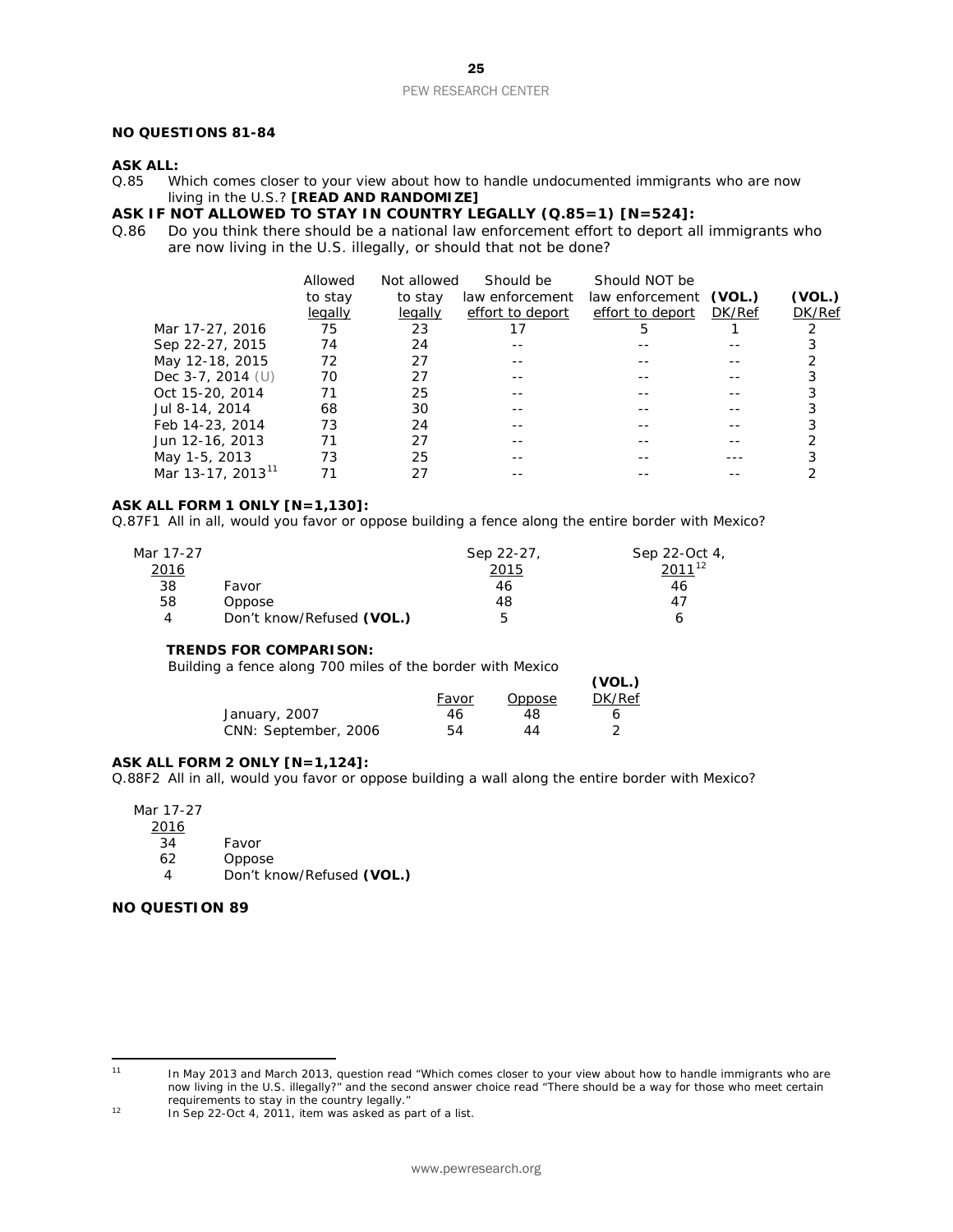# **ASK ALL:**<br>Q.90 Th

Thinking about the long term future of Social Security, do you think **[READ AND RANDOMIZE]**?

| Mar 17-27   |                                                                       | Jan 23-Feb 9  |
|-------------|-----------------------------------------------------------------------|---------------|
| <u>2016</u> |                                                                       | <u> 2014 </u> |
| 27          | Some reductions in benefits for future retirees need to be considered | -31           |
| 70.         | Social Security benefits should not be reduced in any way             | 67            |
|             | Don't know/Refused (VOL.)                                             | 2             |

#### **ASK ALL:**

PARTY In politics TODAY, do you consider yourself a Republican, Democrat, or independent? **ASK IF INDEP/NO PREF/OTHER/DK/REF (PARTY=3,4,5,9):**<br>PARTYLN As of today do you lean more to the Republican Pa

As of today do you lean more to the Republican Party or more to the Democratic Party?

|                      |            |          |                        | (VOL.)                  | (VOL.)     |                |      |      |
|----------------------|------------|----------|------------------------|-------------------------|------------|----------------|------|------|
|                      |            |          |                        | No                      | Other      | (VOL.)         | Lean | Lean |
|                      | Republican | Democrat | Independent preference |                         | party      | DK/Ref         | Rep  | Dem  |
| Mar 17-27, 2016      | 25         | 31       | 38                     | 3                       | $^\star$   | $\overline{2}$ | 15   | 20   |
| Jan 7-14, 2016       | 24         | 30       | 38                     | 5                       | 1          | $\overline{2}$ | 14   | 17   |
| Dec 8-13, 2015       | 26         | 31       | 37                     | $\overline{4}$          | $^\star$   | $\overline{2}$ | 16   | 15   |
| Aug 27-Oct 4, 2015   | 24         | 29       | 41                     | $\overline{4}$          | $^{\star}$ | $\overline{2}$ | 17   | 17   |
| Sep 22-27, 2015      | 26         | 30       | 40                     | $\overline{2}$          | $^{\star}$ | $\overline{2}$ | 15   | 16   |
| Jul 14-20, 2015      | 22         | 32       | 41                     | $\overline{\mathbf{4}}$ | $^{\star}$ | $\mathbf{1}$   | 15   | 19   |
| May 12-18, 2015      | 24         | 32       | 38                     | 3                       | 1          | $\overline{2}$ | 15   | 18   |
| Mar 25-29, 2015      | 25         | 30       | 39                     | 4                       | $^{\star}$ | $\overline{2}$ | 15   | 17   |
| <b>Yearly Totals</b> |            |          |                        |                         |            |                |      |      |
| 2015                 | 23.7       | 30.4     | 40.1                   | 3.6                     | .4         | 1.8            | 16.4 | 17.3 |
| 2014                 | 23.2       | 31.5     | 39.5                   | 3.1                     | .7         | 2.0            | 16.2 | 16.5 |
| 2013                 | 23.9       | 32.1     | 38.3                   | 2.9                     | $.5\,$     | 2.2            | 16.0 | 16.0 |
| 2012                 | 24.7       | 32.6     | 36.4                   | 3.1                     | $.5\,$     | 2.7            | 14.4 | 16.1 |
| 2011                 | 24.3       | 32.3     | 37.4                   | 3.1                     | .4         | $2.5\,$        | 15.7 | 15.6 |
| 2010                 | 25.2       | 32.7     | 35.2                   | 3.6                     | .4         | 2.8            | 14.5 | 14.1 |
| 2009                 | 23.9       | 34.4     | 35.1                   | 3.4                     | .4         | 2.8            | 13.1 | 15.7 |
| 2008                 | 25.7       | 36.0     | 31.5                   | 3.6                     | $\cdot$ 3  | 3.0            | 10.6 | 15.2 |
| 2007                 | 25.3       | 32.9     | 34.1                   | 4.3                     | .4         | 2.9            | 10.9 | 17.0 |
| 2006                 | 27.8       | 33.1     | 30.9                   | 4.4                     | .3         | 3.4            | 10.5 | 15.1 |
| 2005                 | 29.3       | 32.8     | 30.2                   | 4.5                     | $\cdot$ 3  | 2.8            | 10.3 | 14.9 |
| 2004                 | 30.0       | 33.5     | 29.5                   | 3.8                     | .4         | 3.0            | 11.7 | 13.4 |
| 2003                 | 30.3       | 31.5     | 30.5                   | 4.8                     | .5         | 2.5            | 12.0 | 12.6 |
| 2002                 | 30.4       | 31.4     | 29.8                   | 5.0                     | .7         | 2.7            | 12.4 | 11.6 |
| 2001                 | 29.0       | 33.2     | 29.5                   | 5.2                     | .6         | 2.6            | 11.9 | 11.6 |
| 2001 Post-Sept 11    | 30.9       | 31.8     | 27.9                   | 5.2                     | .6         | 3.6            | 11.7 | 9.4  |
| 2001 Pre-Sept 11     | 27.3       | 34.4     | 30.9                   | 5.1                     | .6         | 1.7            | 12.1 | 13.5 |
| 2000                 | 28.0       | 33.4     | 29.1                   | 5.5                     | $.5\,$     | 3.6            | 11.6 | 11.7 |
| 1999                 | 26.6       | 33.5     | 33.7                   | 3.9                     | $.5\,$     | 1.9            | 13.0 | 14.5 |
| 1998                 | 27.9       | 33.7     | 31.1                   | 4.6                     | .4         | 2.3            | 11.6 | 13.1 |
| 1997                 | 28.0       | 33.4     | 32.0                   | 4.0                     | .4         | 2.3            | 12.2 | 14.1 |
| 1996                 | 28.9       | 33.9     | 31.8                   | 3.0                     | .4         | 2.0            | 12.1 | 14.9 |
| 1995                 | 31.6       | 30.0     | 33.7                   | 2.4                     | .6         | 1.3            | 15.1 | 13.5 |
| 1994                 | 30.1       | 31.5     | 33.5                   | 1.3                     | $-1$       | 3.6            | 13.7 | 12.2 |
| 1993                 | 27.4       | 33.6     | 34.2                   | 4.4                     | 1.5        | 2.9            | 11.5 | 14.9 |
| 1992                 | 27.6       | 33.7     | 34.7                   | 1.5                     | 0          | 2.5            | 12.6 | 16.5 |
| 1991                 | 30.9       | 31.4     | 33.2                   | 0                       | 1.4        | 3.0            | 14.7 | 10.8 |
| 1990                 | 30.9       | 33.2     | 29.3                   | 1.2                     | 1.9        | 3.4            | 12.4 | 11.3 |
| 1989                 | 33         | 33       | 34                     | $- -$                   | $- -$      | $\sim$ $\sim$  | $-$  | $-$  |
| 1987                 | 26         | 35       | 39                     | $ -$                    | $ -$       | $- -$          | $ -$ | $ -$ |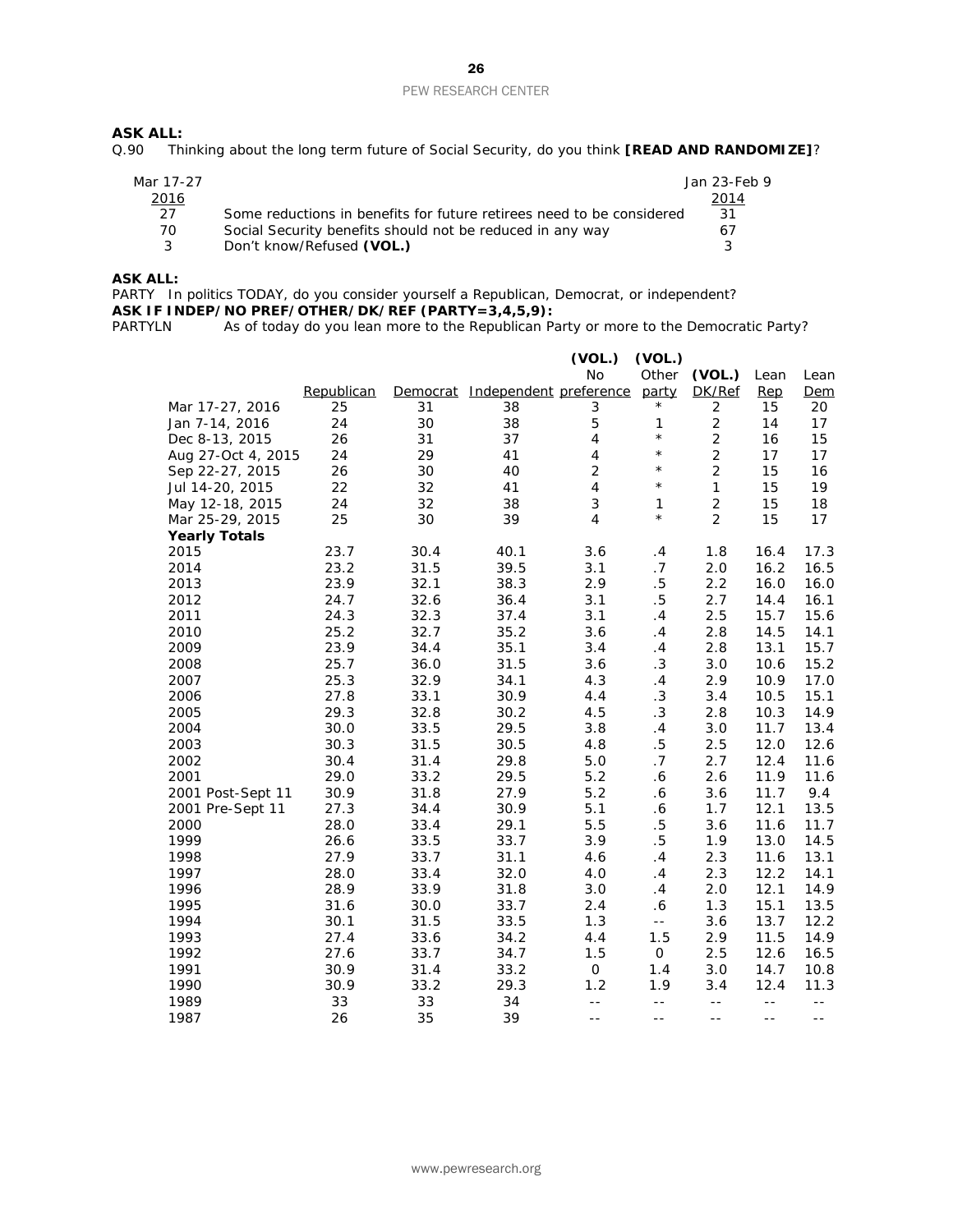# **ASK REPUBLICANS AND REPUBLICAN-LEANING VOTERS (PARTY=1 OR PARTYLN=1) AND (REG=1):**<br>0.99 If D

If Donald Trump is the Republican nominee, do you think the Republican Party will unite solidly behind him or do you think disagreements within the party will keep many Republicans from supporting Trump?

#### **BASED ON REPUBLICAN/REPUBLICAN-LEANING REGISTERED VOTERS [N=834]:**

Mar 17-27

 $\frac{2016}{38}$ 

- 
- 38 Solidly unite<br>56 Keep many f Keep many from supporting
- 6 Don't know/Refused **(VOL.)**

#### **TRENDS FOR COMPARISON:**

|               |                         | Solidly | Keep many       | (VOL.) |
|---------------|-------------------------|---------|-----------------|--------|
|               |                         | unite   | from supporting | DK/Ref |
| Romney        | Apr 4-15, 2012          | 65      | 25              | 10     |
| Romney        | Feb 8-12, 2012          | 57      | 32              | 11     |
| <b>McCain</b> | May, 2008 <sup>13</sup> | 63      | 26              | 11     |
| <b>McCain</b> | March, 2008             | 64      | 22              | 14     |
| <b>McCain</b> | Late February, 2008     | 58      | 32              | 10     |
| <b>Dole</b>   | July, 1996              | 46      | 39              | 15     |

<span id="page-26-0"></span> $13$ 

<sup>13</sup> From February-May 2008 the question read: "Do you think the Republican Party will unite solidly behind John McCain or do you think that differences and disagreements within the party will keep many Republicans from supporting McCain." This question was asked about Bob Dole after the Republican nomination had been settled.